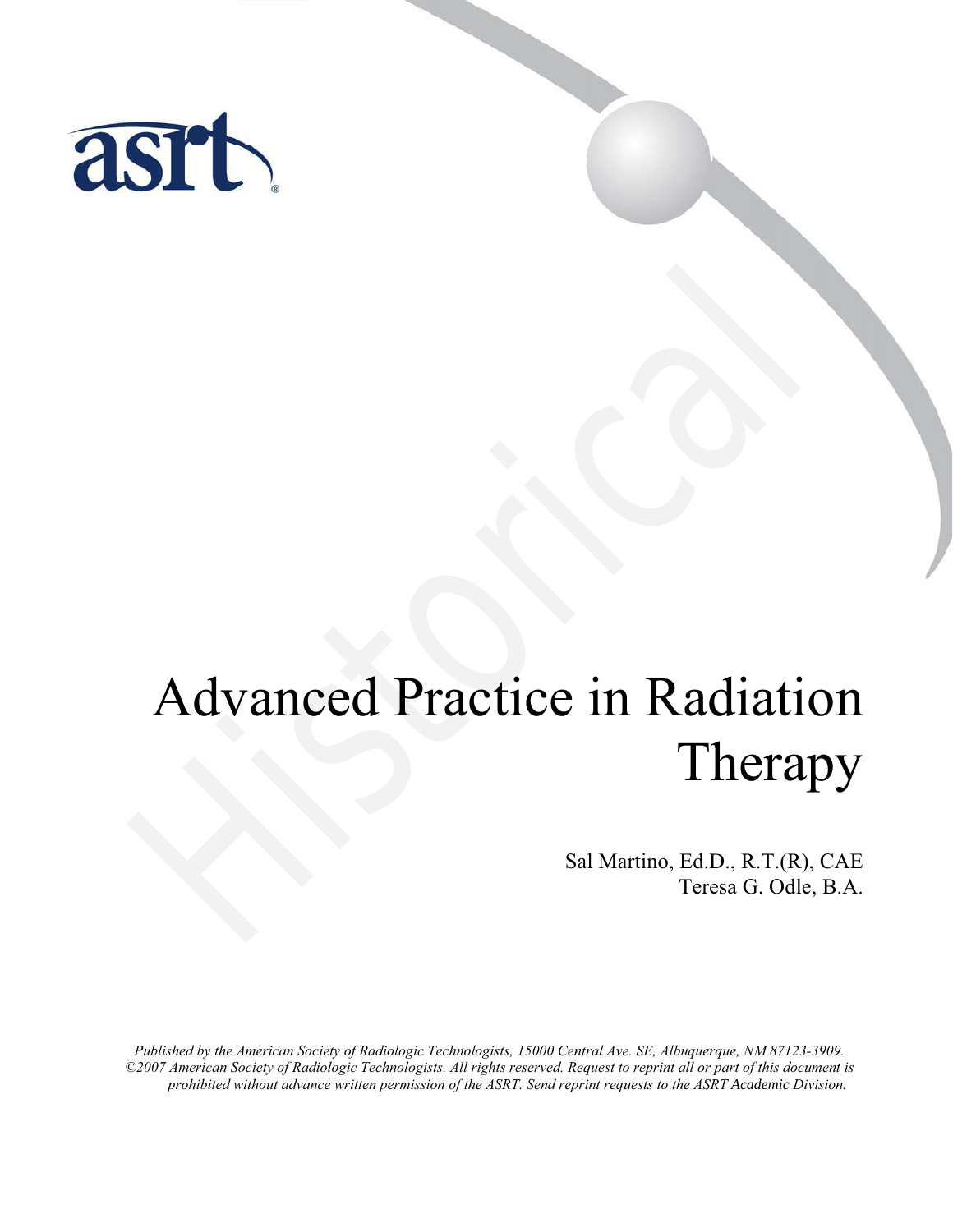# **Advanced Practice in Radiation Therapy**

### **Introduction**

The continuously changing health care system demands the highest level of practice from professionals.<sup>1</sup> Today's radiation therapists are pushing at traditional boundaries for their profession. Technological advances, increased demand for cancer services and the need for patient-centered cancer care require the involvement of dedicated professionals. These dynamics also call for participation of select radiation oncology experts who can effect change, teach and lead peers and accept greater responsibility<sup>2,3</sup> (Amanda) Bolderston, M.Sc., M.R.T.(T), clinical education program manager, Princess Margaret Hospital, Toronto, oral communication, February 20, 2007). Some radiation therapists have expressed the desire for professional advancement opportunities.<sup>2,5</sup> The continuously changing health care system demands the highest level of practice from<br>professionals,<sup>1</sup> Today's radiation therapists are pushing at traditional boundaries for their<br>profession. Technological advances, in

In September 2004 the American Society of Radiologic Technologists (ASRT) convened a group of radiation therapy professionals, the Radiation Therapy Clinical Practice Advisory Panel, or RTCPAP, to consider, among other topics, the issue of establishing an advanced practice level for radiation therapists in the United States.<sup>4</sup>

This white paper describes ASRT activities, discussions and findings to date concerning advanced practice for radiation therapists, as well as reports on advanced practice in other countries and professions. Examination of the literature and of other professions can provide important comparisons, successful approaches to advanced practice and lessons learned.

In other countries – primarily the United Kingdom and Canada – professional factors have joined government-led initiatives to drive advanced practice roles for radiation therapists. Other medical professions in the United States have created advanced practice or physician extender models in recent years to cover gaps in care, increase efficiency, promote professional development and support physician services.<sup>2,6,7</sup>

The addition of the radiologist assistant (RA) to the U.S. diagnostic imaging career ladder offers a prime example of expanding the scope of radiologic technologists' services to extend the physician's capabilities. RAs took their first certifying examination in October 2005.<sup>8</sup> Although the factors driving advanced practice for medical imaging and radiation therapy may differ, much can be learned from the RA experience (Radiation Therapy Clinical Practice Advisory Panel, meeting minutes, September 2004).

Advanced practice professionals require appropriate training and education. In the last decade, several countries, including Australia and the United Kingdom, have set the bachelor's degree as the entry-level standard for radiation therapists.<sup>2</sup>

In the United Kingdom, many issues led to the development of expert practice levels for therapy radiographers. The National Radiotherapy Advisory Group looked at the needs of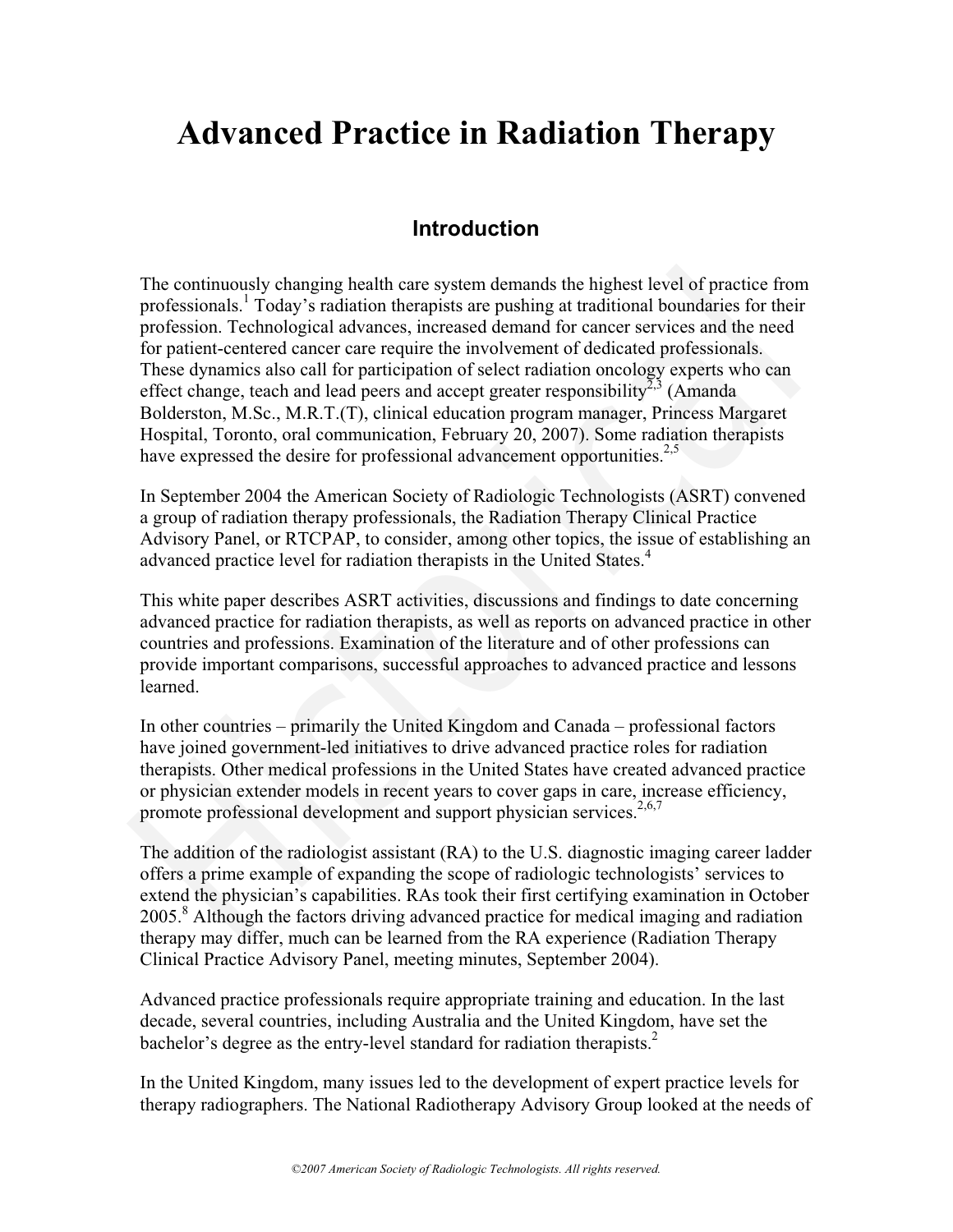the country's growing and aging population and determined there not only was a requirement for a larger work force, but also for a work force functioning in different radiation therapy roles. The Society of Radiographers (SOR) is pushing to meet those needs, says Charlotte Beardmore (Charlotte Beardmore, B.S.,(R)(T), FCR, DCR, DMS, professional officer – radiotherapy, The Society and College of Radiographers, oral communication, February 23, 2007).

#### **Factors Driving Advanced Practice**

Cancer care is different from other medical care; it represents a complex set of diseases managed by a multidisciplinary team of health care workers who perform multimodality examinations and treatments. Technological advances allow professionals to better treat cancer. At the same time, improved treatment has led to an increasing number of cancer survivors who face gaps in follow-up care. Even patients still under active treatment may fall victim to poorly coordinated care.<sup>9</sup> The National Cancer Institute reports that while deaths from cancer in the United States continue to decrease, the rate of new cancers diagnosed remains stable.<sup>10</sup> Age is the greatest risk factor for cancer and with a coming boom in the elderly population, the number of people with cancer will continue to increase. By 2050, 2.6 million people, or double the number in 2000, will have the disease.<sup>11</sup> The American Society of Clinical Oncology (ASCO) has predicted that the demand for cancer services will increase  $48\%$  between 2005 and 2020.<sup>12</sup> **Factors Driving Advanced Practice**<br>**Cancer** care is different from other medical care; it represents a complex set of diseases conservations manigated by a multidisciplinary tecam of neal the vew kers who perform multimo

The goal of oncology services is high-quality treatment. To accomplish this goal and effectively manage resources, health care administrators must address the skills mix and expertise of individual team members who deliver treatment.<sup>7,13</sup> Published research on advanced nursing roles has stated that the demand for nurse practitioners has historically derived from "a need to offset physician shortages and to render health care more inexpensively."14 Roles such as the nurse midwife and the nurse anesthetist blend nursing and medicine.<sup>14</sup>

The demographics of the oncology work force follow the trends of the general population with respect to aging and retirement.<sup>15</sup> The 2004 Environmental Scan of the Radiation Therapist's Workplace, a study conducted by the ASRT, reported a mean staff radiation therapist age of  $40.1$  years.<sup>5</sup> A 2002 study by the American Society of Therapeutic and Radiation Oncology (ASTRO) reported an average 18.9% increase in staff needed across academic and private radiation oncology practices.<sup>16</sup> Although the supply of and demand for professionals fluctuates, experts forecast that the need for cancer care will continue to increase.<sup>12</sup>

Technological innovations create a challenging work environment for radiation therapists and require them to possess increasingly sophisticated skills. Techniques such as intensity-modulated radiation therapy (IMRT), which was introduced only recently, now are used widely. Arguably, it is routine practice for staff radiation therapists to keep up with these advances. However, it also can be said that the skills these complex technologies require deserve accompanying recognition.<sup>17</sup> Continuous advancements also may call for advanced-level practitioners within some cancer centers for strategic planning, peer training and other needs.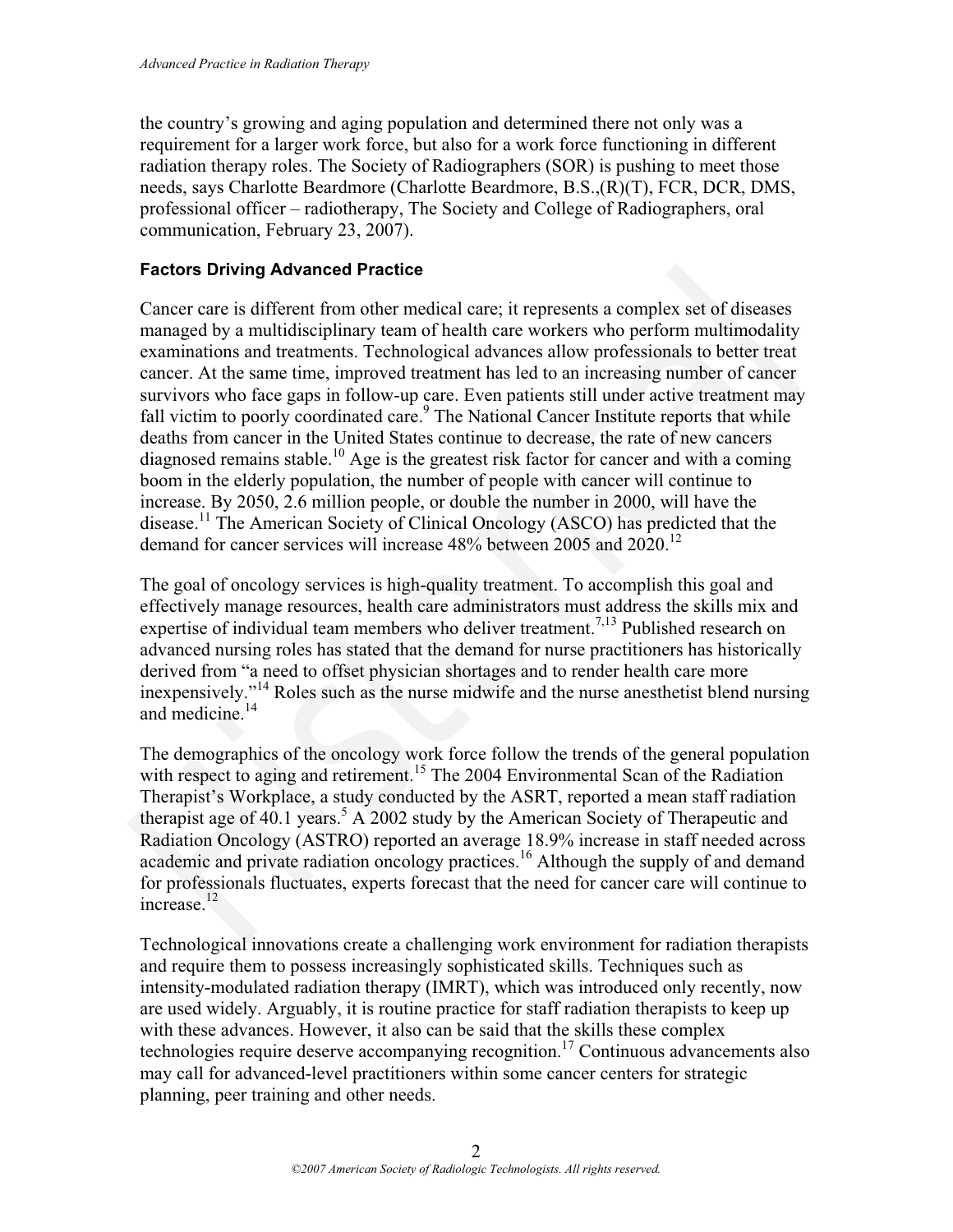RTCPAP member Michelle Hutchings-Medina, M.A., R.T.(T), is a former staff therapist and manager, who now works for a radiation oncology vendor. She also frequently speaks to radiation oncology professionals on staffing and skill development issues. Ms. Hutchings-Medina says that although it may not be clear what advanced practice will look like, the future role of the radiation therapist will be something the industry has never seen before (Michelle Hutchings-Medina, sales manager, IMPAC Medical Systems, St. Louis, Missouri, oral communication, April 6, 2007).

Developing an advanced level of practice for radiation therapists would provide the opportunity for an improved professional level of patient care that is sought by some radiation therapists. The push for specialization is part of an established path for many health professions.<sup>2</sup> In addition, advanced practice would represent an opportunity for occupational advancement currently lacking in the profession, particularly for those wanting to remain involved in clinical care<sup>17</sup> (Stacy L. Anderson, M.S., R.T.(T), CMD, radiation therapy and medical dosimetry program director, University of Oklahoma Health Sciences Center, Oklahoma City, oral communication, April 5, 2007). Developing an advanced level of practice for radiation therapists would provide the<br>opportunity for an improved professional level of patient care that is sought by some<br>adation therapists. The push for specialization is p

#### **Defining Advanced Practice**

The idea of advanced practice for health care professionals is not new. Research studies on advanced practice in nursing were prevalent in the 1980s.18 In U.S. health care and throughout the world, various terms represent advanced practice roles: Physician extender, midlevel provider, expert practitioner, advanced practitioner and specialist are common choices. For the purpose of this discussion, "advanced practice in radiation therapy" will be used to refer to an extended role for radiation therapists in the United States.

Though defining advanced practice specifically belongs to the country, body or initiative seeking to develop a specific professional health care role, the following descriptions provide a basis for discussion and determination of potential roles.

Broadly speaking, advanced practice is characterized by an expanded knowledge base, increased complexity of clinical decision-making and greater skill in managing other health care professionals. $<sup>1</sup>$ </sup>

The Ontario Radiation Therapy Advanced Practice (ORTAP) group in Canada defines advanced practice as:

"An advanced practice professional role that requires postdegree/ [post]diploma educational preparation in combination with clinical skills acquisition to fulfill the requirements of the job. Elements of the role may be outside the established scope of therapy practice and may overlap current areas of responsibility of another health care professional. These areas of responsibility may, or may not include controlled acts."<sup>19</sup>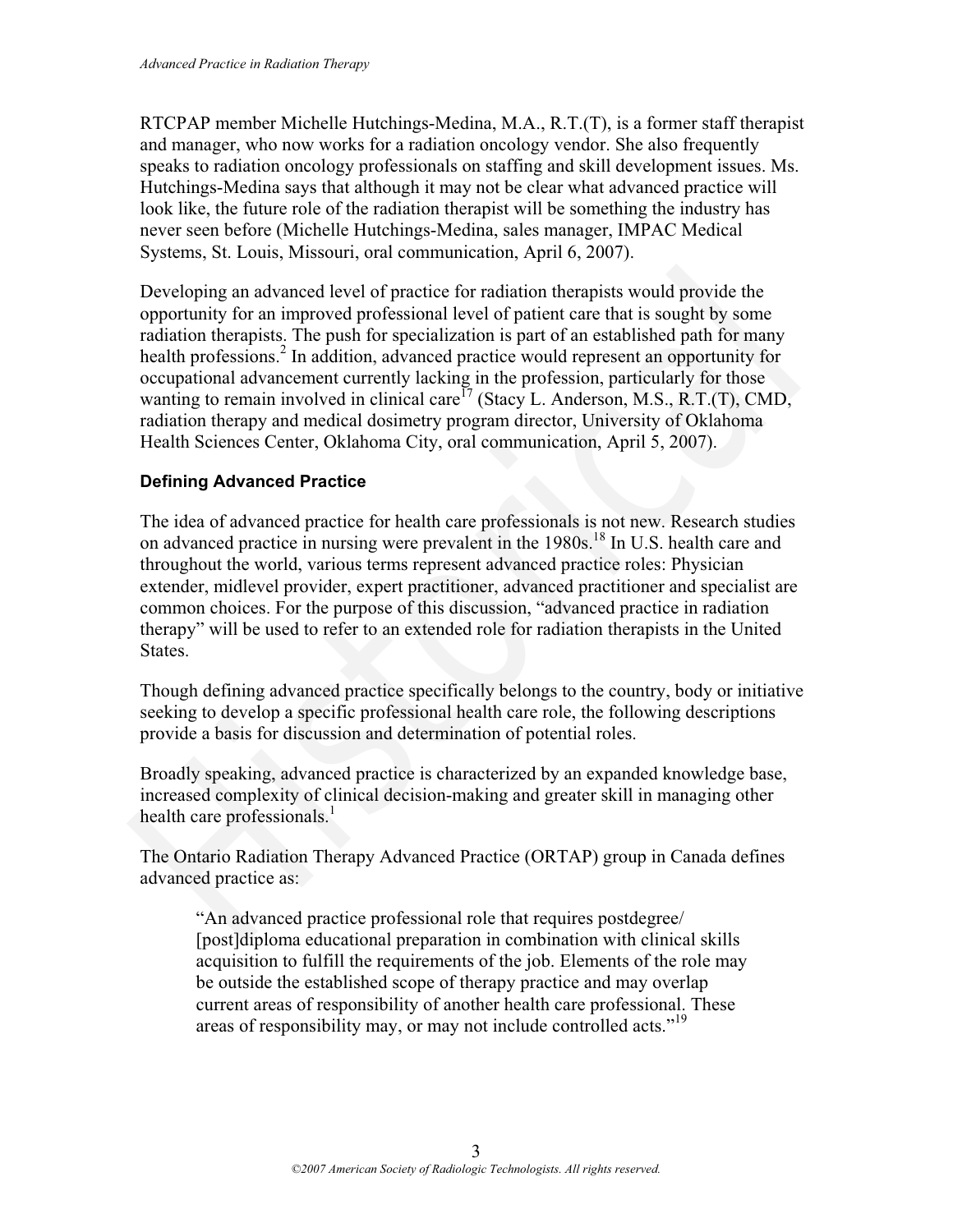Advanced practice may involve role expansion or role extension. In role expansion, the radiation therapist may develop the current role by taking on additional responsibility. Often, this evolves into a specialist role, such as a radiation therapist who becomes a prostate cancer specialist. In role extension, the radiation therapist takes responsibility for some tasks traditionally performed by other health care professionals. Generally, "advanced practice" serves as the umbrella term for both forms of role development.<sup>2,17</sup>

The crux of the advanced practice role in radiation therapy is the opportunity for an experienced, qualified radiation therapist to fill gaps in service by performing at a more complex, independent level. To do so, the therapist must acquire additional education and proof of competence. The supporting system or employer must supply the appropriate structure and skills mix. The following discussion of U.K. and Canadian initiatives provides several specific definitions of advanced practice.

Advanced practice is not simply a new definition for the evolving, more complex role of every radiation therapist. The advanced role has breadth and depth beyond the responsibilities of today's therapist and requires additional training and education; this offers an additional career choice for radiation therapists (Kevin L. Rush, M.H.A., R.T.(R)(T), administrative director of the radiation oncology centers, Bloomington Hospital, Bloomington, Indiana, oral communication, April 4, 2007).

An advanced practice role will not be appropriate for every radiation therapist and for every radiation oncology location. If advanced roles develop, the individual therapist and his or her employer must embrace the opportunity based on need and suitable fit.

#### **Advanced Practice in the United Kingdom**

A combination of clinical, professional, epidemiological, governmental and educational factors led the United Kingdom to develop an advanced role for radiation therapists  $13$  (C. Beardmore, February 2007). In 1998 the Prime Minister's Challenging Cancer Summit led to an increased emphasis on national breast screening. The growth in screening, combined with a significant radiologist shortage, led to development of assistant and advanced roles in diagnostic imaging. The National Health Service (NHS) also collaborated with various stakeholders on plans to better coordinate U.K. cancer care. Groups were formed to address the skill mixes of the cancer work force. At the same time, SOR worked on an educational and professional development strategy to enhance the role of therapy radiographers (ie, radiation therapists) as cancer care was reorganized within the United Kingdom<sup>20</sup> (C. Beardmore, February 2007). The crux of the advanced practice role in radiation therapy is the opportunity for an experienced, qualified radiation therapist on fill gaps in service by performing at a more exomplex, independent level. To do so, the t

#### *Four-tier Skills Model*

These efforts led to the creation of the NHS four-tier skills model. The model was developed to serve as a career progression concept for radiographers and to help support new cancer care approaches. The four-tier model is the basis of advanced practice for U.K. radiographers and therapy radiographers.<sup>20,21</sup> Today, the model also serves as a salary and grading structure and now is known as the "Career Progression Framework" (Angela Eddy, MSc., PgC, D.C.R.(T), senior lecturer, faculty of health and well being,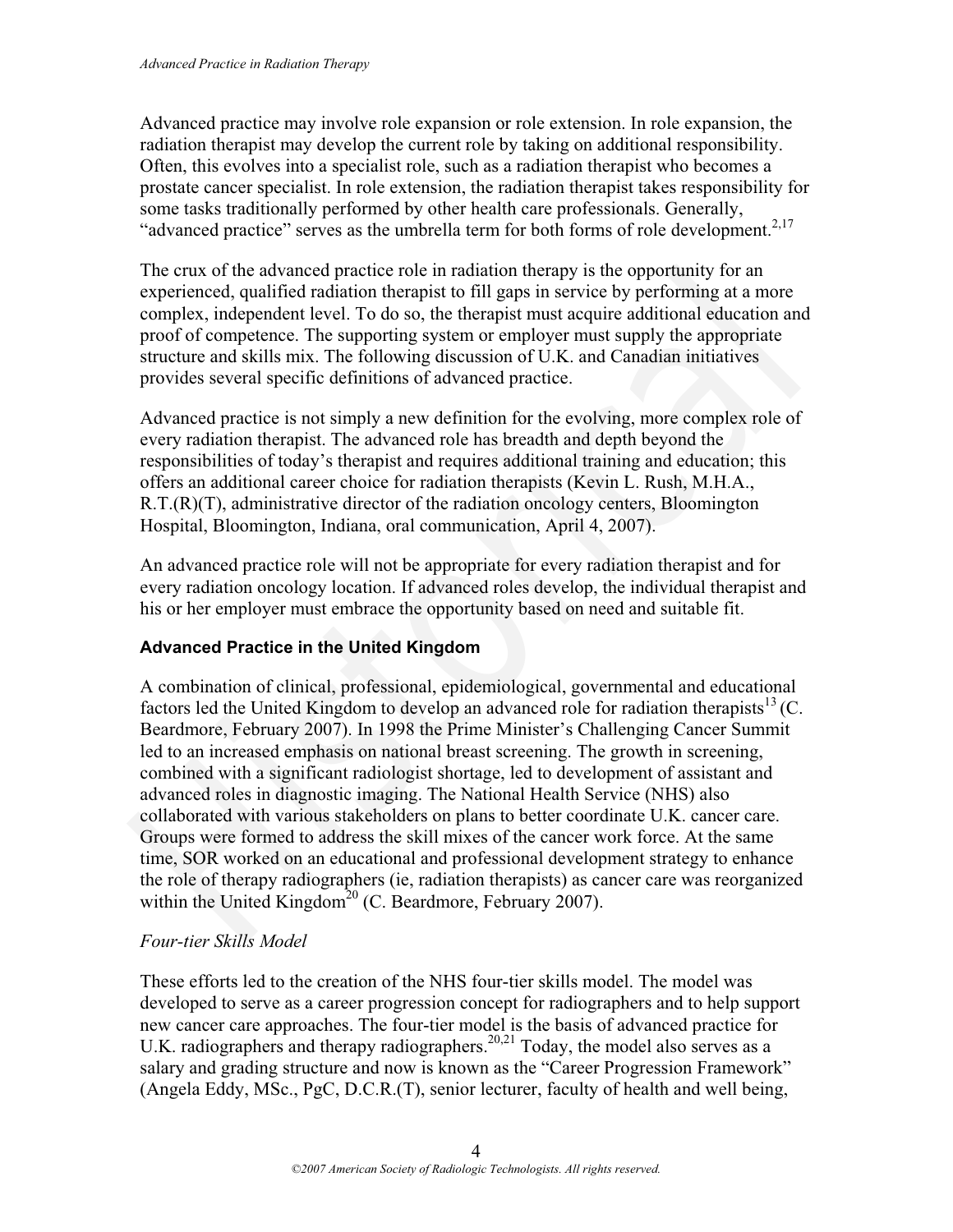Sheffield Hallam University, Sheffield, UK, oral communication, February 9, 2007; C. Beardmore, February 2007).

The principles of the career progression framework are to:

- $\blacksquare$  Define multidisciplinary teams not by profession, but by the skills and competencies that best meet the patient's or client's needs.
- Maintain practice standards and develop the inherent potential of all staff involved in radiation therapy services.
- **Promote new and extended roles, encourage lifelong learning and offer challenging** and rewarding careers.
- Widen the routes of access to clinical careers and improve recruitment and retention of the radiographic work force.<sup>20,22</sup>

The model's levels represent escalating competencies and responsibilities within a multidisciplinary team. Each level is defined accordingly; clinical tasks and activities associated with the team are mapped and competencies are defined for these tasks, irrespective of profession or discipline.<sup>20</sup> The following is a summary of the four-tier model with examples of how the model applies to radiation therapy practice: ■ Maintain practice standards and develop the inherent potential of all staff involved in<br>
radiation therapy services.<br>
■ Promote new and extended roles, encourage lifelong learning and offer challenging<br>
and rewarding c

#### **Assistant practitioner:**

An assistant practitioner performs protocol-limited clinical tasks under the direction and supervision of a state-registered practitioner.

**Education:** Vocational and technical standards, some university coursework; eventually may be set at the diploma (similar to an associate degree) level.

**Examples:** Work with the radiation oncology team in support roles and pretreatment areas; may deliver some radiation by working with linear accelerators.

#### **Practitioner\*:**

A practitioner who autonomously fills a wide-ranging and complex clinical role and is accountable for his or her own actions and for the actions of those he or she directs.

**Education:** Before 1990 radiographers were trained at the diploma level. Beginning in 1990, they were educated at the undergraduate and graduate (ie, bachelor's and master's) level.

**Examples:** Work independently in a number of settings; may supervise and train assistant practitioners, similar to a radiation therapist.

#### **Advanced practitioner\*:**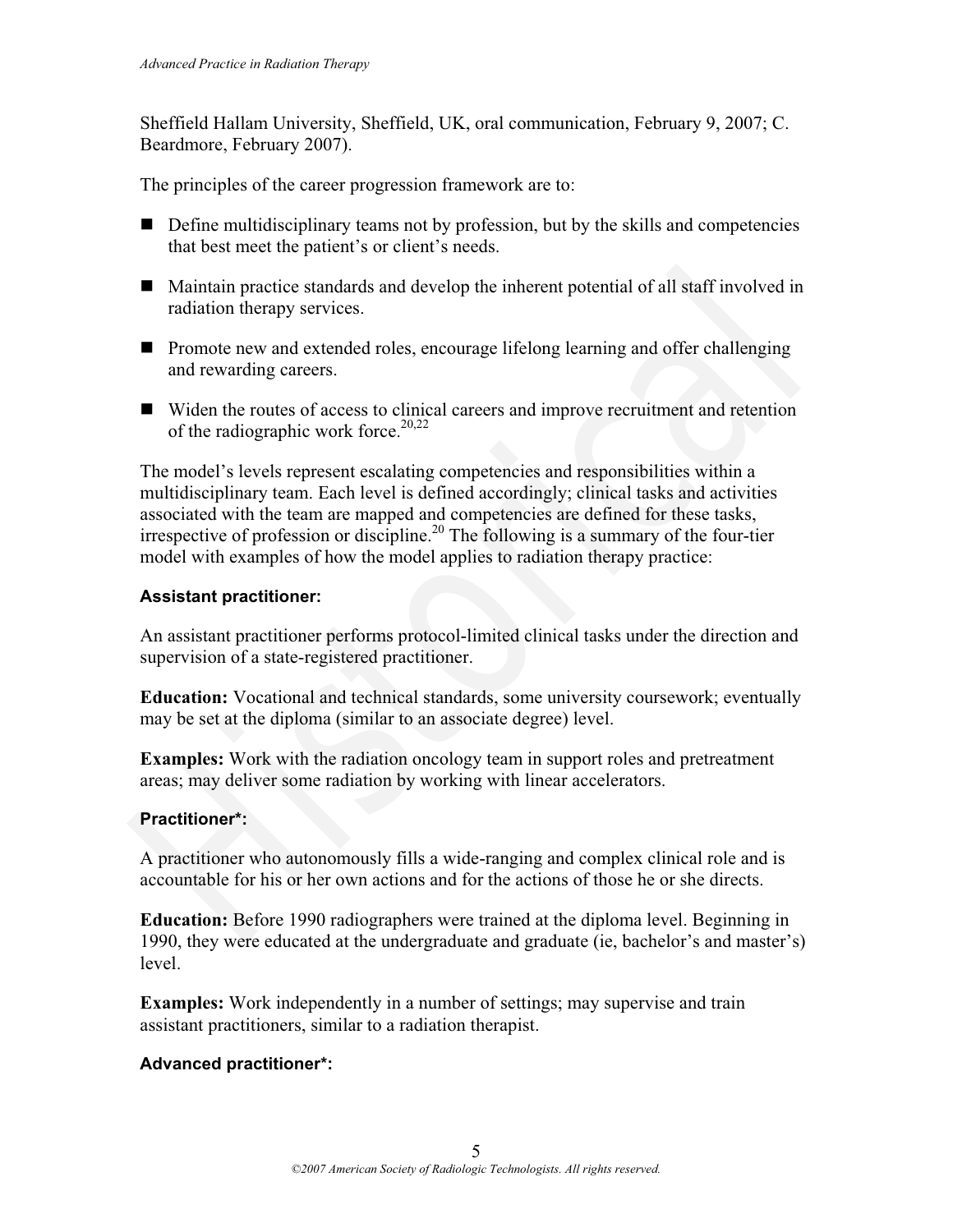An advanced practitioner, autonomous in clinical practice, who defines the scope of practice of others and continuously develops clinical practice within a defined field.

**Education:** Postgraduate study up to and including a master's degree.

**Examples:** Work in a specific clinical area such as pretreatment, breast or lung cancer, lead teams, improve service or see patients following radiation therapy to perform toxicity assessment and management.

#### **Consultant practitioner\*:**

A consultant practitioner provides clinical leadership within a specialty, bringing strategic direction, innovation and influence through practice, research and education.

**Education:** Evidence of expert practice, master's degree, work toward or completion of a doctoral degree.

**Examples:** Developed in response to service need, such as a consultant therapeutic radiographer specific to gynecology who monitors patients following pelvic radiation to minimize effects on sexual function. The practice has extended to include patients treated for other disease sites.

\* *State registered practitioners are professionals regulated by the various acts and orders that ensure the public have access to and are treated by health professionals who are qualified and competent.*20-22

The four-tier model now is embedded in radiographer and therapy radiographer career development pathways. $3$ 

In 2004 the Department of Health National Radiotherapy Advisory Group formed to assist in solving radiation oncology work force issues in the United Kingdom and to achieve integrated cancer care for all patients. The group conducted a survey to establish benchmarks for radiation therapy staffing. The group also emphasized that staffing decisions must be made locally to meet service requirements, but that the assistant practitioner role likely would exceed  $10\%$  of the total staffing at a given location.<sup>23</sup> Consultant practitioner\*:<br>
Consultant practitioner\*:<br>
A consultant practitioner\*:<br>
A consultant practitioner provides clinical leadership within a specialty, bringing<br>
strategie direction, innovation and influence through

Initially, there was some resistance to development of the assistant role in the career progression (four-tier) model, particularly when the professional society's aim was to promote advanced practice. In the case of imaging, the assistant level helped the development of the advanced role. According to Ms. Beardmore, who has been involved in advanced practice in the United Kingdom since 1998, "We thought we could train radiographers up to a higher level [to offer some of the service offered by the radiologists]. But obviously at the lower end, we needed to increase the work force that would take the mammograms so it was thought that because this was a very limited area of practice that we could introduce a new role of assistant practitioner who would work under the direct supervision of the radiographer in a very limited role. … We thought it would enable us to progress and actually extend the radiographer role." Freeing resources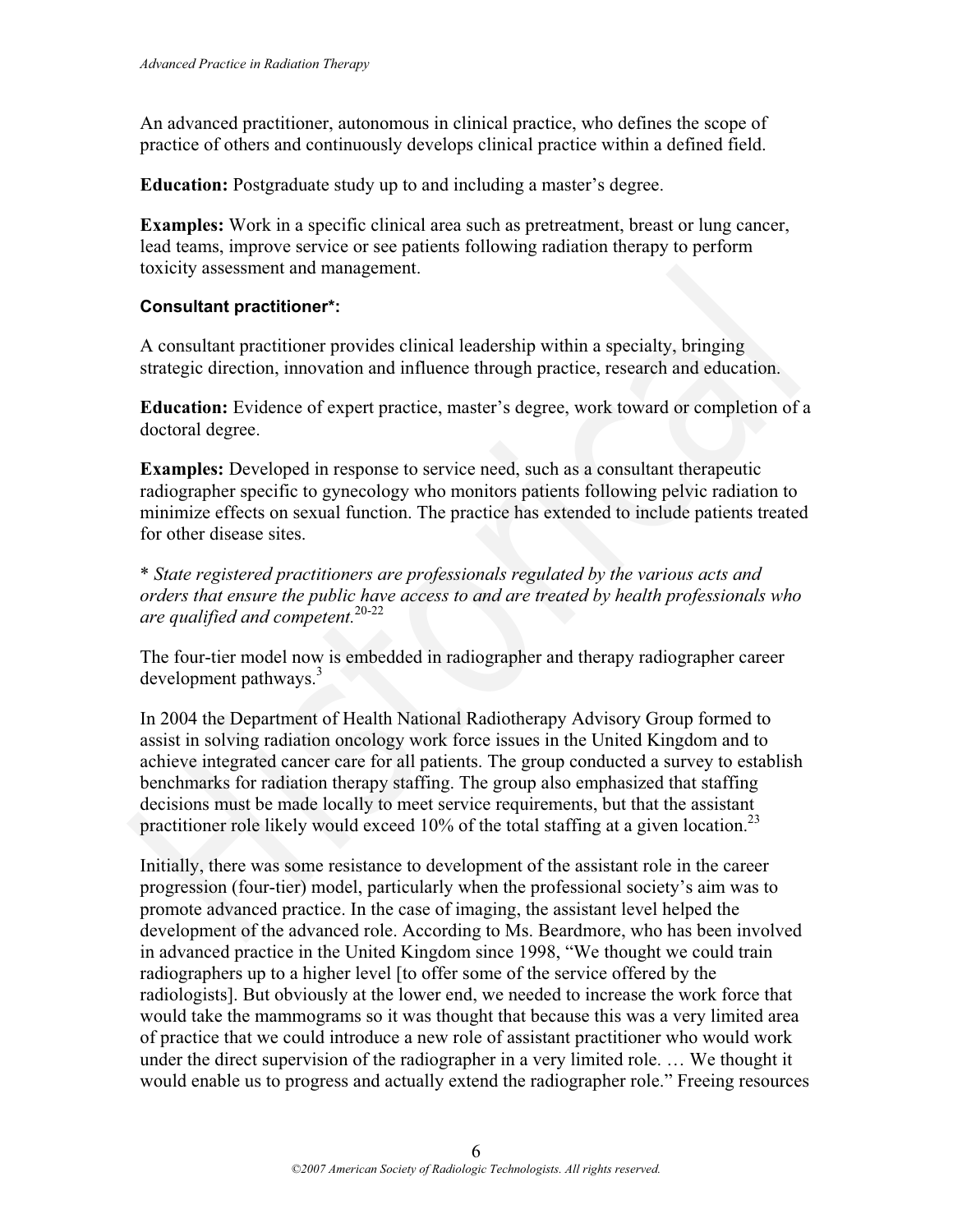– or duties performed at the lower skill levels – opens up opportunities for advanced-level practitioners (C. Beardmore, February 2007).

The addition of assistant practitioners working alongside therapy radiographers in the pretreatment area and on linear accelerators at Addenbrooke's Hospital/Cambridge University improved the staffing of linear accelerators and helped the hospital achieve patient waiting time targets. The skills mix also assisted in implementing new treatment techniques and provided career progression opportunities for assistant practitioners and therapy radiographers. The addition of advanced and consultant therapy radiographers improved treatment efficiency, use of radiation oncologist time, the patient experience and enabled career progression for radiation therapy staff.<sup>21</sup> A subsequent U.K. work force study indicated that about 80% of radiation therapy cases involve "routine, protocol-driven" treatment, which appropriately trained and educated therapy radiographers could manage (C. Beardmore, February 2007).

For example, some therapy radiographers now are responsible for breast mark-up (ie, delineating treatment volumes for external beam breast cancer treatment). Previously, radiation oncologists performed this task . Yet in some departments, the radiation oncologists only were available one day per week or for limited sessions, restricting the number of women who could be seen. Waiting lists grew and simulation machines were not used to full capacity. The therapy radiographers performing these tasks are educated at a master's level (A. Eddy, February 2007).

A number of specific advanced practice and consultant therapy radiographer roles have been established. They include the roles of assistants and registered therapy radiographers and involve a higher level of understanding across a broad spectrum of knowledge. Clinical skills assumed by advanced practice therapy radiographers are those previously performed by medical practitioners. The SOR emphasizes that specific duties do not constitute advanced practice so much as an ability to make judgments commensurate with a high level of "freedom to act."<sup>22</sup> dechmiques and provided career progression opportunities for assistant practitioners and<br>therapy ratio graphers: The addition of advanced and consultant therapy ratio<br>graphers correlates through improved treatment efficien

#### *Role of Other Team Members – Physician Model*

The U.K. cancer care delivery model consists of the NHS and local cancer networks within which cancer services are delivered. These entities are commissioned by primary care trusts.<sup>3</sup> Health care economics in the United Kingdom differ from the U.S. health care system, with few U.K. citizens opting for private medicine. All health care workers – including physicians – are employed by the  $N\overline{HS}^{24}$  (A. Eddy, February 2007). Therefore, money is not allocated to professionals (ie, reimbursed) according to which practitioner performs a service (A. Eddy, February 2007).

A new model of care, which is focused on future growth and patient centered, involves case management. The model will require staffing strategies that use all four career progression levels to operate efficiently and cost-effectively. The advanced practice therapy radiographer would provide expert levels of service to patients and ensure wellcoordinated continuity of care.<sup>3</sup>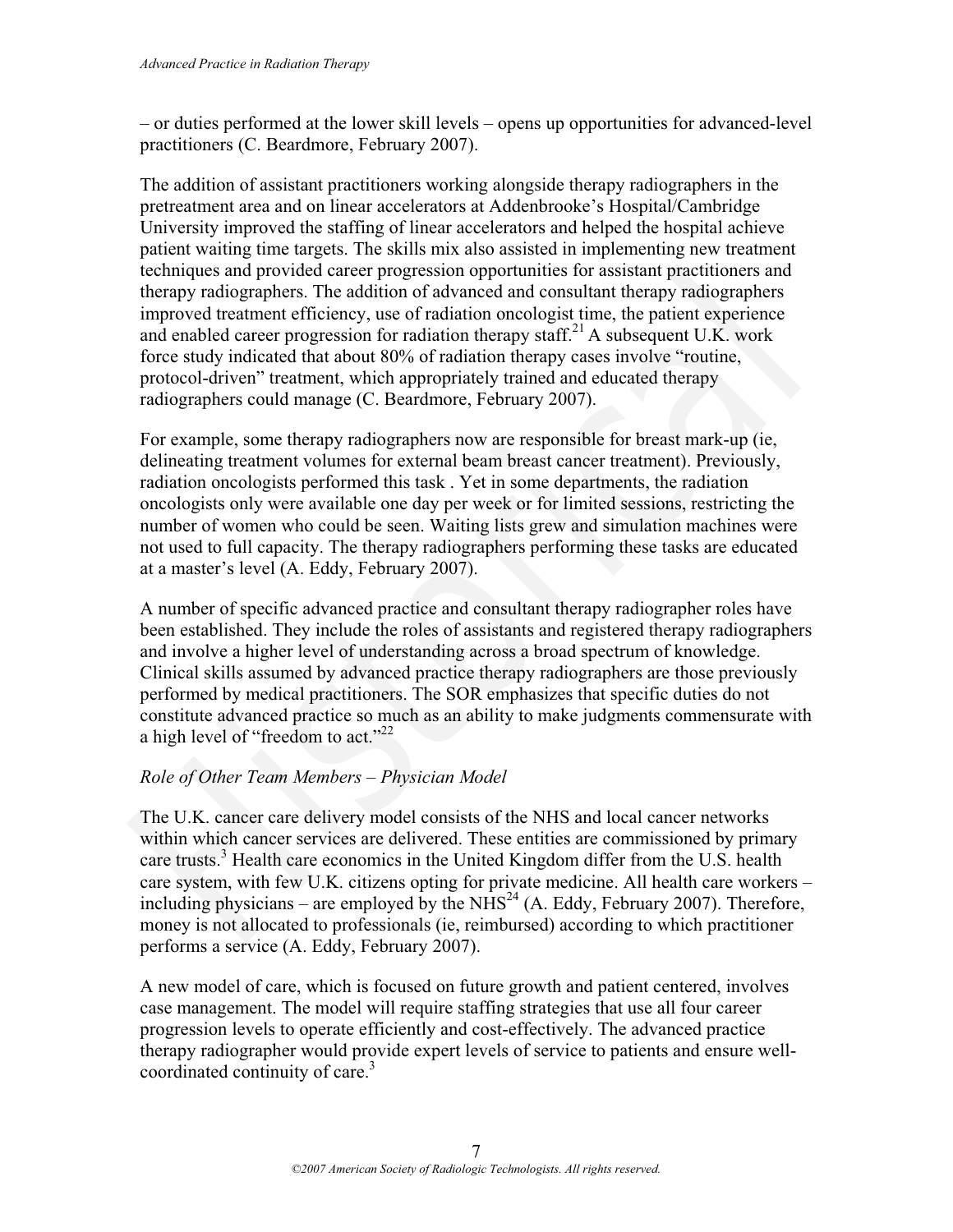U.K. therapy radiographers may focus on skin care and other tasks that oncology nurses perform in the United States, and some of these patient care responsibilities are being expanded as part of role development (A. Eddy, February 2007; Dawn Fucillo, M.A., R.T.(R)(T)(QM), CMD, director, Samaritan Regional Cancer Center, Corvallis, Ore., oral communication, December 11, 2006). The medical dosimetrist's role in the treatment planning team would be encouraged as part of the skills mix planning.<sup>13</sup>

#### *Evidence for Practice*

As advanced practice in the United Kingdom developed, a great deal of time and thought was given to planning the roles and how best to move the profession along the continuum from practitioner to consultant.<sup>25</sup> Early in the process, it was important to demonstrate to radiation oncologists and peers that therapy radiographers were capable of performing in advanced roles. Overall, the radiation therapy community responded positively to the advanced roles, changing initial perceptions.

Standardizing roles and education while maintaining flexibility were considered critical to the success of the career progression framework. On the one hand, it was important to establish benchmarks and equity as a basis for the education, minimum standards and grades of advanced practice radiographers. Yet because local roles and situations differed, flexibility also had to be maintained (A. Eddy, February 2007; C. Beardmore, February 2007). Educational modules for various roles have been developed and are being incorporated into the master's degree program (A. Eddy, February 2007). Criteria also are being established for the portfolio of competencies of advanced practice candidates. Acceptance of the roles by therapy radiographers, radiation oncologists, the NHS and other professions has been largely positive (C. Beardmore, February 2007). Evidence for Practice<br>
As advanced practice in the United Kingdom developed, a great deal of time and thought<br>
As advanced practice in the Unistor May bots to move the profession along the continuum<br>
was given to planning

#### **Advanced Practice in Canada**

As interest in advanced practice grew in Canada, radiation therapists began to work in advanced roles informally, with no established criteria to define positions and no supporting educational framework.<sup>17</sup> In 2004 the ORTAP group, which consisted of radiation therapists, managers and educators, received funding from the Ministry of Health and Long Term Care to field test advanced practice roles in Ontario. The Canadian Association of Medical Radiation Technologists (CAMRT) also joined the pilot project, which is known as AP4RT.<sup>26</sup>

A project oversight committee received 21 proposals and selected five roles to pilot test for one year:

- Skin cancer advanced practice therapist. At Toronto-Sunnybrook Regional Cancer Center, the design for an expanded radiation therapist role calls for coordinating and evaluating the skin cancer program, performing patient triage and enhancing treatment planning competence. The goal focuses on decreasing patient wait time and enhancing continuity of care and access to services.
- Planning image definition and contouring specialist. Princess Margaret Hospital has been testing an advanced practice therapist role designed to increase contouring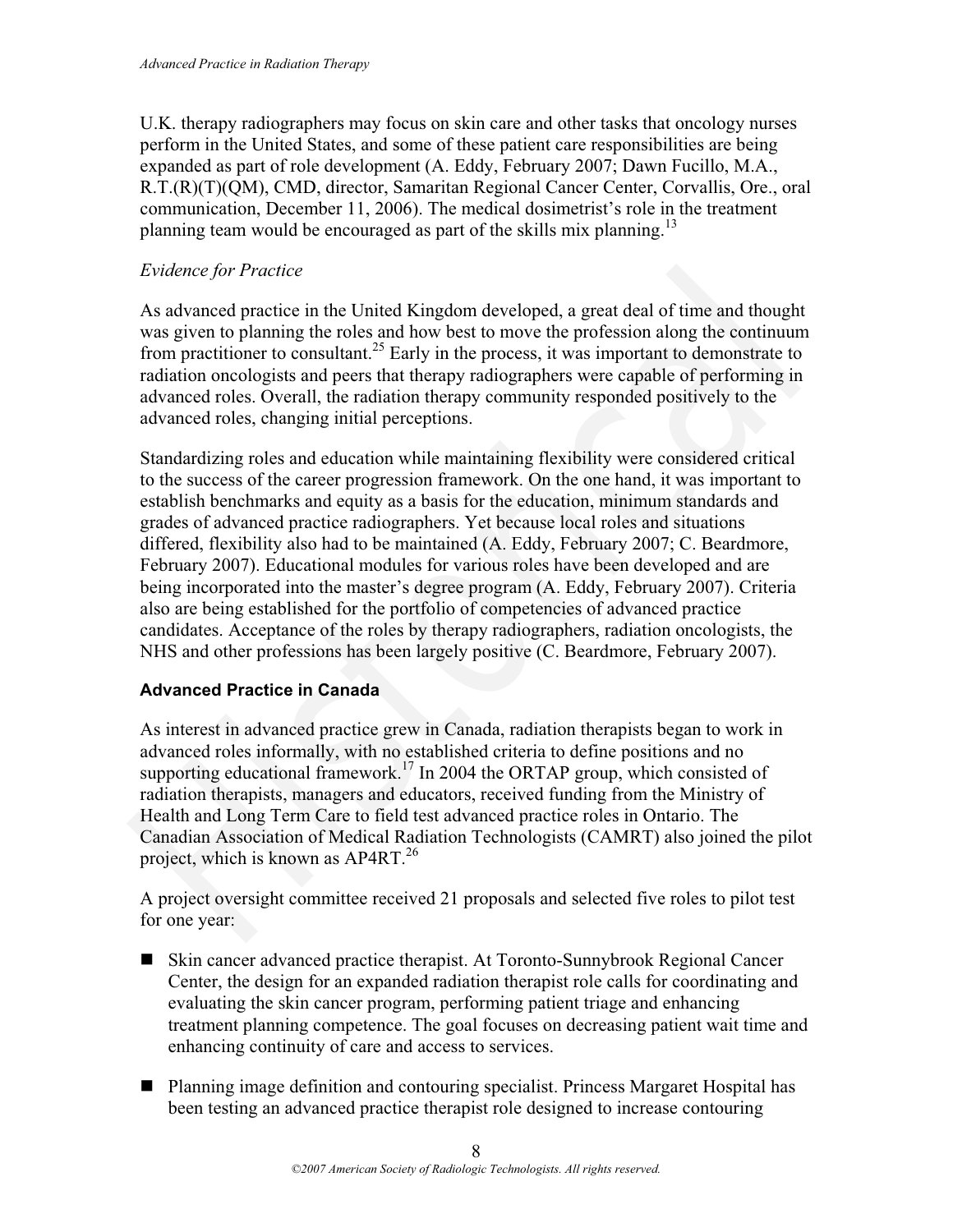accuracy and consistency. The therapist performs complex planning, plays a key role in establishing related protocols and coaches other professionals.

- Patient assessment and system management review therapist. At Toronto-Sunnybrook Regional Medical Center, this advanced practice radiation therapist is responsible for performing triage on a high volume of patients to better manage treatment reactions. The goal is to ensure that patients who need additional care have time with radiation oncologists and nurses and that those who don't need care still receive regular attention and assessment.
- Mycosis fungoides radiation therapist. Hamilton Regional Cancer Center's pilot role is designed to enhance overall coordination within an existing mycosis fungoides care program. The advanced practice radiation therapist serves as the liaison with other members of the multidisciplinary team to provide seamless care. The therapist is involved in all aspects of care, from patient assessment to patient education concerning toxicities to prescribing radiation dose, weekly review and follow-up care.
- Palliative care advanced practice radiation therapist. Three sites (Kingston Regional Cancer Centre, Princess Margaret Hospital and Toronto-Sunnybrook Reional Cancer Centre) submitted similar proposals for advanced practice radiation therapists specializing in palliative care. Project reviewers asked the sites to collaborate to develop two positions. The goals of this advanced practice position are to reduce travel requirements and wait times for palliative care patients; increase access to palliative radiation therapy; provide comprehensive, independent and consultative assessment, referral and treatment for patients; and provide more seamless care.<sup>27</sup> oncologists and nurses and that those who don't need care still receive regular<br>attention and assessment.<br>Myosois fungoides radiation therapist. Hamilton Regional Cancer Center's pilot role<br>is designed to enhance overall

In May 2006 HealthForceOntario announced the investment of nearly Can\$45 million in a strategy designed to ensure a health care professional skills mix to meet future needs. The strategy included creation of four new roles: physician assistant, nurse endoscopist, surgical first assist and clinical specialist radiation therapist.<sup>28</sup> The clinical specialist radiation therapist position is defined as "medical radiation technologists (radiation therapists) with additional training to provide more specialized care. They will work with the radiation oncologists, nurses and medical physicists to ensure safe and optimal patient outcomes."<sup>29</sup>

The province of Ontario accepts the bachelor's degree as its minimum requirement for radiation therapists, but entry to practice does not require a baccalaureate in the rest of the country<sup>17</sup> (A. Bolderston, February 2007).

#### *Health Delivery and Work Force*

Although the Canadian economic model for health care differs from the U.S. model, payment for some patient care duties can be an issue (A. Bolderston, February 2007). Canada's health care is provided and paid for under a single-payer system.<sup>30</sup> The use of nurses has evolved so that specialty oncology nurses may perform patient review and clinic duties, particularly in larger cancer centers (A. Bolderston, February 2007). Some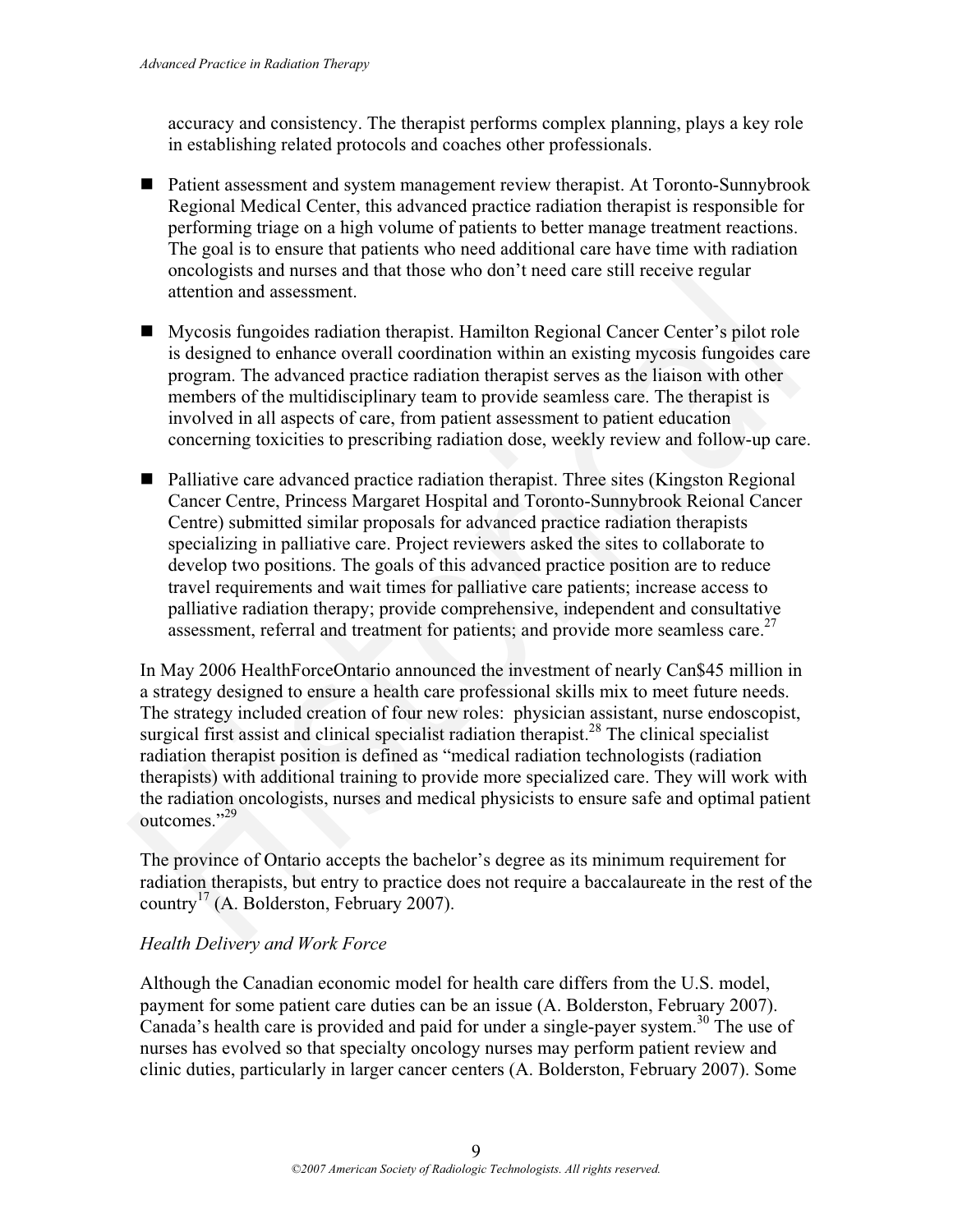of the duties that would fall under new advanced practice roles, such as patient assessments and reviews during treatment, already are performed informally in Ontario.<sup>31</sup>

Ontario appears to be leading the way in advanced practice for Canadian therapists; however, CAMRT also is discussing a possible advanced practice role. Similar to a nurse practitioner, the MRT practitioner or extended class medical radiation technologist would work more independently and may work in remote areas. The society has an advanced certification program that mixes self-directed education and course work.<sup>32</sup>

#### *Current and Future Picture*

A study conducted by Bolderston<sup>17</sup> found general agreement among radiation therapists, managers and educators concerning advanced roles in Ontario. The study uncovered a great deal of variability in advanced practice role delineation in Canada, and Bolderston recommends development of provincial and national frameworks for advanced practice roles<sup>17</sup> (A. Bolderston, February 2007). She also recommended review of fee structures and responsibilities for advanced practitioners to overcome potential barriers caused by reimbursement and physician revenue issues. A final recommendation involved overcoming radiation therapists' insecurity with respect to the new roles.<sup>17</sup>

Nicole Harnett, M.Ed., M.R.T.(T), ACT, project manager for the AP4RT initiative, said that the ORTAP group is not advocating any specific advanced practice role, but has created a profile encompassing all of the various competencies expected from advanced practice radiation therapists. Results of the AP4RT pilot studies were submitted to the Ministry of Health in December 2006, which approved funding for a clinical specialist radiation therapist. The AP4RT staff plans to publish the projects' results and plan<sup>33</sup> (Nicole Harnett, M.Ed., M.R.T.(T), ACT, director, masters in medical radiation sciences program, University of Toronto, Toronto, written communication, February 19, 2007). Satisfaction surveys and interviews have shown that overall, the roles were very well received by all stakeholders (N. Harnett, February 2007). certification program that mixes self-directed education and course work.<sup>72</sup><br>Current and Future Picture<br>A study conducted by Bolderston<sup>17</sup> found general agreement among radiation therapists,<br>A study conducted by Bolderst

#### **The Midlevel Practitioner Trend**

Effectively managing resources remains a challenge in all health care specialties; creating the most efficient skills mix for a given local service or provider may call for the use of physician extenders.<sup>7</sup> The term "skills mix" usually describes the combination of positions, grades and occupations in a given organization. It also may refer to the combination of activities, experience and competencies needed for each job within the organization.

Skills mix is particularly important in health care organizations where cost containment, reform and an emphasis on quality constantly affect strategy and staffing. Shortages occur in various professions, and technological innovation or the development of new medical interventions requires retraining staff or introducing a different mix of staff. Outside factors such as new public health initiatives and changes in the legislative and regulatory environment also can affect staff roles or introduce new types of workers.<sup>34</sup>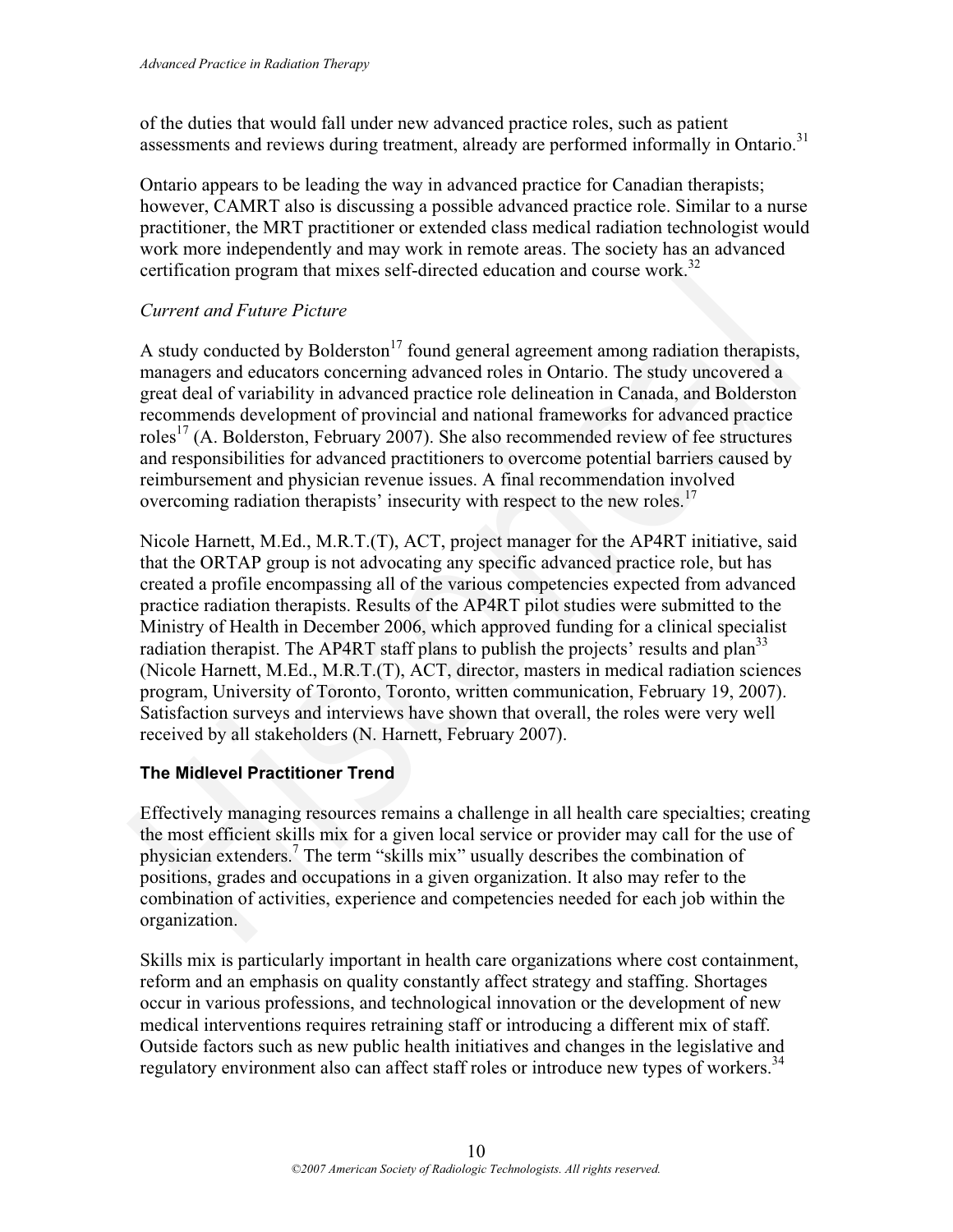A series of reports by the Pew Health Professions Commission studied the training of health professionals in relation to the changing needs of the health care system. The first report, published in 1991, stated that "the education and training of health professionals is out of step with the evolving needs of the American people."1 The commission released its fourth and final report in 1998, listing a series of recommendations to help bring the work force into step with the technology and demands of health care. Among these recommendations was a strong emphasis on advanced practice nursing and "other nonphysician providers in clinical settings." The commission listed four challenges that formed the core of its purpose throughout 10 years of existence, including:

"First, the nature of health care work is being reconsidered. As health systems struggle to reach new thresholds of lower costs and higher quality, the health care workplace is demanding new professional skills and new configurations of staff including, in some cases, reductions in the numbers of practitioners needed. This will be an involved and creative undertaking that will tax the traditional mindset of the professional. As the system pushes for outcomes at the level of populations and large health care organizations, the professional community must develop the capacity to contribute meaningfully or run the risk of losing their autonomy and influence." $\cdot$ <sup>1</sup> monphysician providers in clinical settings." The commission listed four challenges that<br>formed the core of its purpose throughout 10 years of existence, including:<br>"First, the nature of health care work is being reconside

The use of physician extenders (also called midlevel practitioners or nonphysician providers) has depended somewhat on shortages of physicians and other medical professionals. Restrictions on medical resident duty hours in 2003 may have fueled the resurgence of interest in physician extenders. $6,7$  The Pew Commission reports were among many that promoted advanced roles for nurses and a degree of standardization for the roles  $<sup>1</sup>$ </sup>

#### *Advanced Practice Nurses*

The benefits to patients of advanced nursing practice have been documented, as have some financial benefits.<sup>18</sup> Four distinct advanced specialties have been defined for nurses: nurse midwife, certified registered nurse anesthetist, clinical nurse specialist and nurse practitioner. The American Nurses Association (ANA) reports that more than 240,000 advanced practice registered nurses currently work in the United States. Their scope of practice varies widely among the states.

Most of the more than 141,000 nurse practitioners practice independently. More than 60% have a master's degree and an additional 10% have a postmaster's certificate. Clinical nurse specialists normally receive formal clinical preparation that results in a master's degree. Certified registered nurse anesthetists are educated at the master's level or through a post-RN certificate program. Slightly more than one-half of certified nurse midwives are master's prepared and an additional 5% receive a postmaster's certificate. The ANA states that:

"Some 60% to 80% of primary and preventive care traditionally done by doctors can be done by a nurse for less money. This is not to say that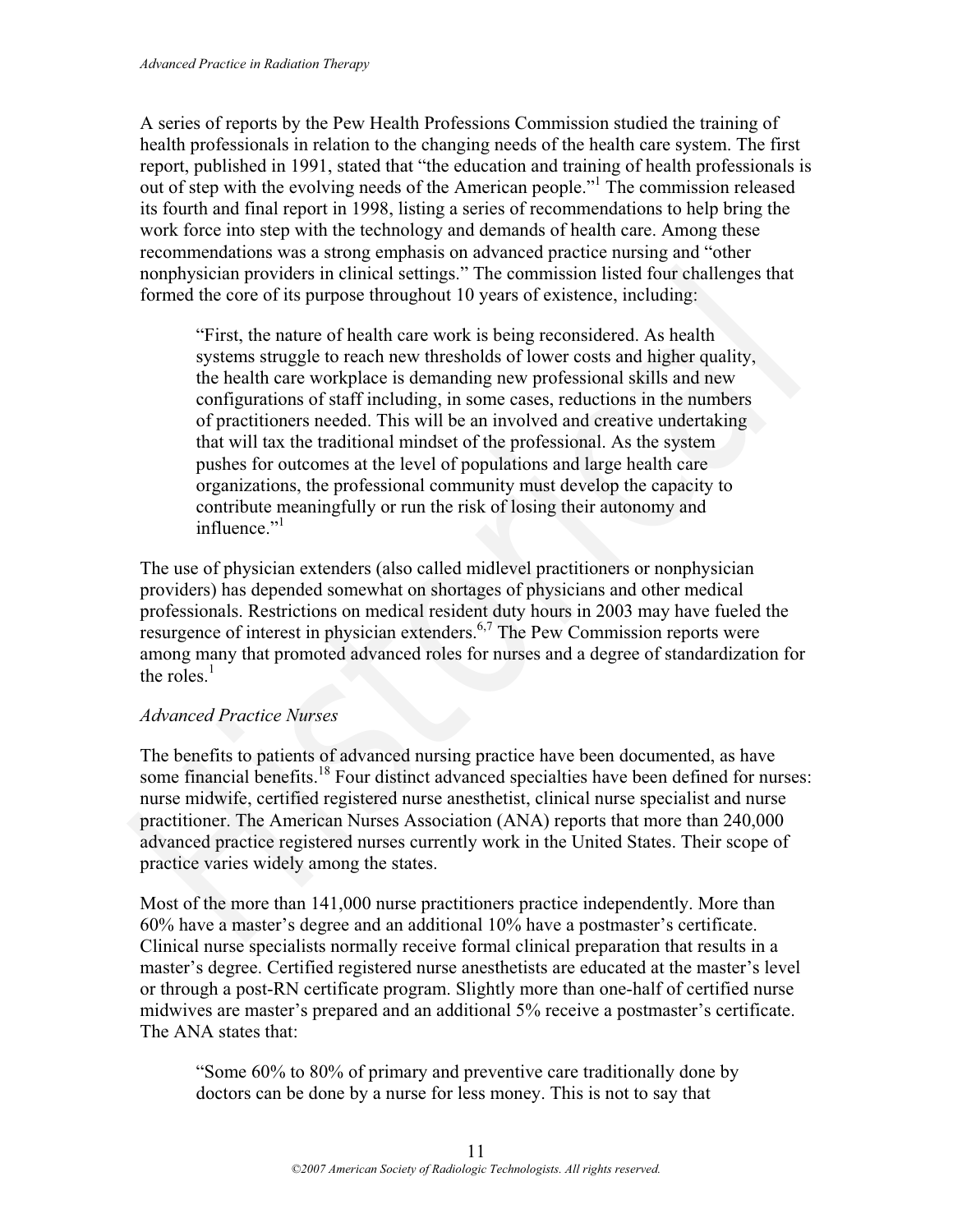nurses work cheaper, but their cost-effectiveness reflects a variety of factors related to the employment setting, liability insurance and the cost of education.

With an emphasis on health promotion and disease prevention and a proven record of providing excellent primary care in diverse settings, advanced practice nurses form a critical link in the solution to America's health care crisis. Removing barriers to advanced practice nursing would pay a healthy dividend now and in the future."<sup>35</sup>

In the United Kingdom, the NHS is replacing physicians with nurses and other practitioners to perform many frontline tasks and procedures. New nurse consultant and community matron roles are developing, which are supported by teams of nurse practitioners or clinical nurse specialists, as well as staff nurses and support workers. Most advanced practice nurses are master's prepared, but many have acquired training through a combination of academic and clinical credit. As of 2005 the chief nurse of England was leading a national dialogue on postregistration and competence to practice.<sup>36</sup>

#### *Sonographers and Nuclear Medicine Technologists*

Allied health professions now are embracing the idea of advanced practice.<sup>18</sup> but occupations other than nursing receive relatively little attention in the literature.<sup>34</sup> In 2003 Benacerraf et al<sup>37</sup> described the successful use of an advanced practice sonographer in an obstetric and gynecologic ultrasound practice in Boston. The advanced practice role evolved during the more than 20 years the sonographer had worked in the practice. The report states that "The presence of our advanced practice sonographer has enabled us to function as though we had one more physician than we actually have. An additional advantage of having an advanced practice sonographer is the flexibility it provides to the workings of the practice."<sup>37</sup> health care crisis. Removing barriers to advanced practice nursing would<br>pay a healthy dividend now and in the future.<sup>735</sup><br>In the United Kingdom, the NHS is replacing physicians with nurses and other<br>practitioners to perf

In addition to the advanced practice sonographer described by Benacerraf, another physician practice has worked with a "sonographer practitioner" since the 1980s to assist in the management of ultrasound examinations. The Society of Diagnostic Medical Sonography has established criteria to define a position called advanced practice sonographer.<sup>38</sup> Bude et al<sup>38</sup> reported on the successful training of two experienced sonographers to triage and dictate ultrasound cases.

A study conducted in 2000 showed a high level of interest in an advanced practice career pathway for nuclear medicine technologists. Nuclear medicine technologists indicated that they were performing tasks outside their scope of practice without the benefit of formal training. The SNM Technologist Section then conducted a physician survey to assess how a midlevel provider in nuclear medicine might function and how physicians would respond to the position. The results revealed a positive response overall to development of an advanced practice role in the specialty.<sup>39</sup>

SNM has formed a task force to develop and implement an educational and credentialing pathway for advanced practice nuclear medicine technologists. The society's professional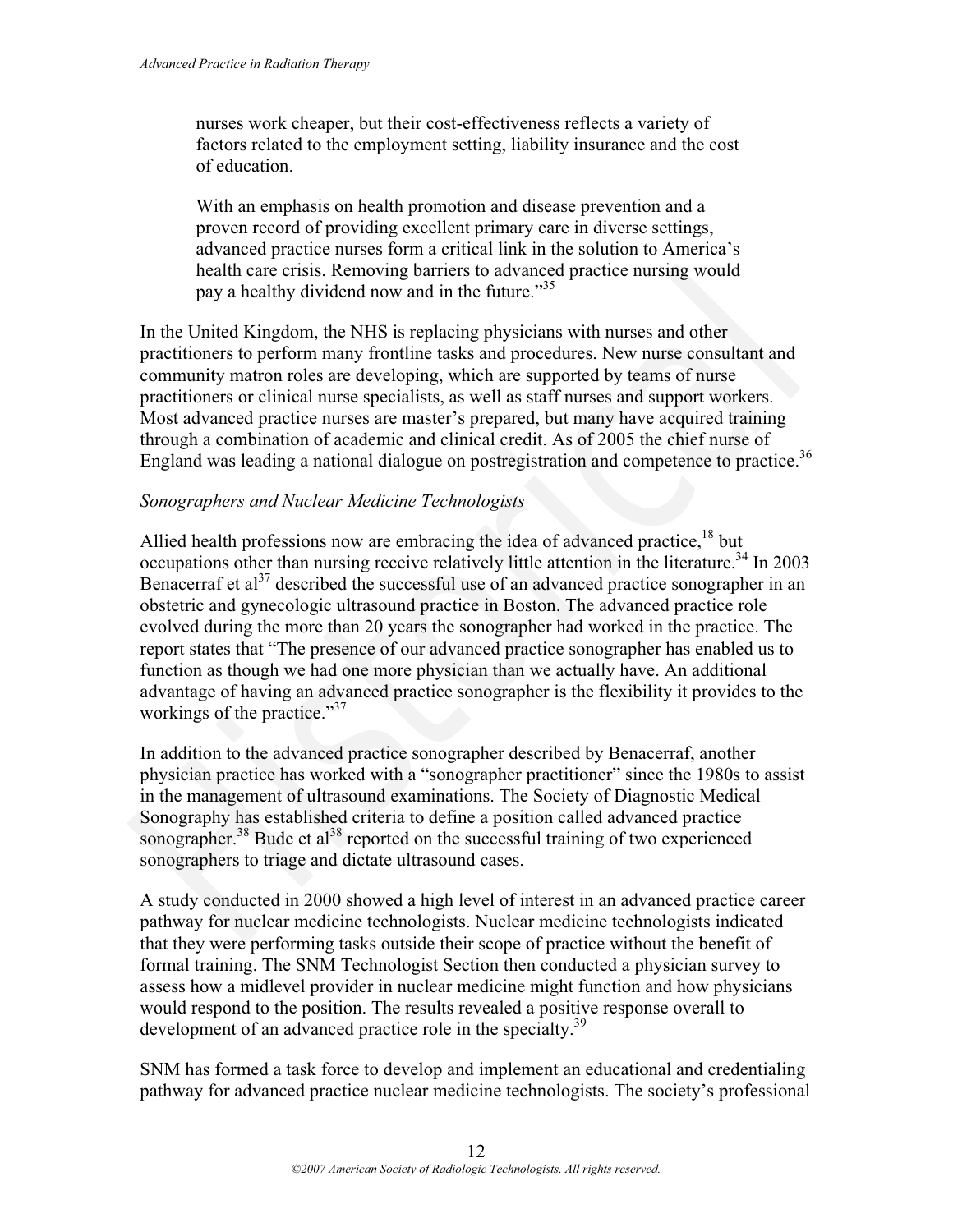education and development fund offered grants to two institutions to develop a new master's degree program for imaging specialists in nuclear medicine.<sup>40</sup>

#### *Radiologist Assistant*

The United States followed the lead of the United Kingdom by developing an advanced practice role for radiographers. The radiologist assistant (RA) role was defined during a consensus conference in 2002 by representatives from the ASRT, the American College of Radiology, the American Registry of Radiologic Technologists (ARRT), state agencies that license radiologic technologists and members of the radiologic science educational community. As a result of the conference, a curriculum was developed and grants were awarded to four universities to develop educational programs in  $2002-2003$ .<sup>8</sup> In 2005 the first class of RAs graduated, and the RA certification program became operational.<sup>8,41</sup> In January 2006 the ARRT reported that it was exploring the possible development of other physician-extender certification programs.<sup>41</sup> constrains conferrence in 2002 by representatives from the ASRT, the American College<br>of Radiology, the American Registry of Radiologic Technologists (ARRT), state agencies<br>that license radiologic technologists and members

RAs take leading roles in patient management and assessment. The RA performs selected radiology examinations and procedures under the supervision of a radiologist, with the level of supervision dependent on the type of examination. The RA also may evaluate image quality and make initial observations, then forward these observations to the supervising radiologist. RAs are educated at the bachelor's level or higher. $42$ 

#### *Advanced Practice in Oncology*

In the United States some examples of advanced practice activity can be found within radiation oncology. The ANA and Oncology Nursing Society has defined roles for oncology nursing practice that include the clinical nurse specialist, educator, researcher and administrator. Of these, the clinical nurse specialist is the closest model to an advanced radiation therapist role. The clinical nurse specialist prescribes medications, performs physical examinations, offers psychosocial support and provides patient education. Advanced practice nurses in oncology have a minimum of a master's degree.<sup>2</sup>

As physicians have taken on a more strategic role in medical oncology, nurses are playing a greater role in chemotherapy delivery.<sup>13</sup> The oncology physician assistant (PA) model also has developed, although some radiation therapy leaders believe that radiation therapy treatment should continue to be provided by radiation therapists – at the appropriate practice level – rather than by another physician extender specialty (Radiation Therapy Clinical Practice Advisory Panel, meeting minutes, April 2003).

A recent ASCO survey reported that 54% of oncologists work with nurse practitioners or physician assistants, and that on average, these practices have higher weekly visit rates than practices not using midlevel providers. Use of nurse practitioners and physician assistants may improve practice efficiency.12

There are isolated cases of radiation therapy graduates who also have PA training. One such individual works in a practice with other PAs who do not have a radiation therapy background. When asked to compare radiation therapist-prepared midlevel practitioners with those who had general PA preparation, physicians in the group expressed a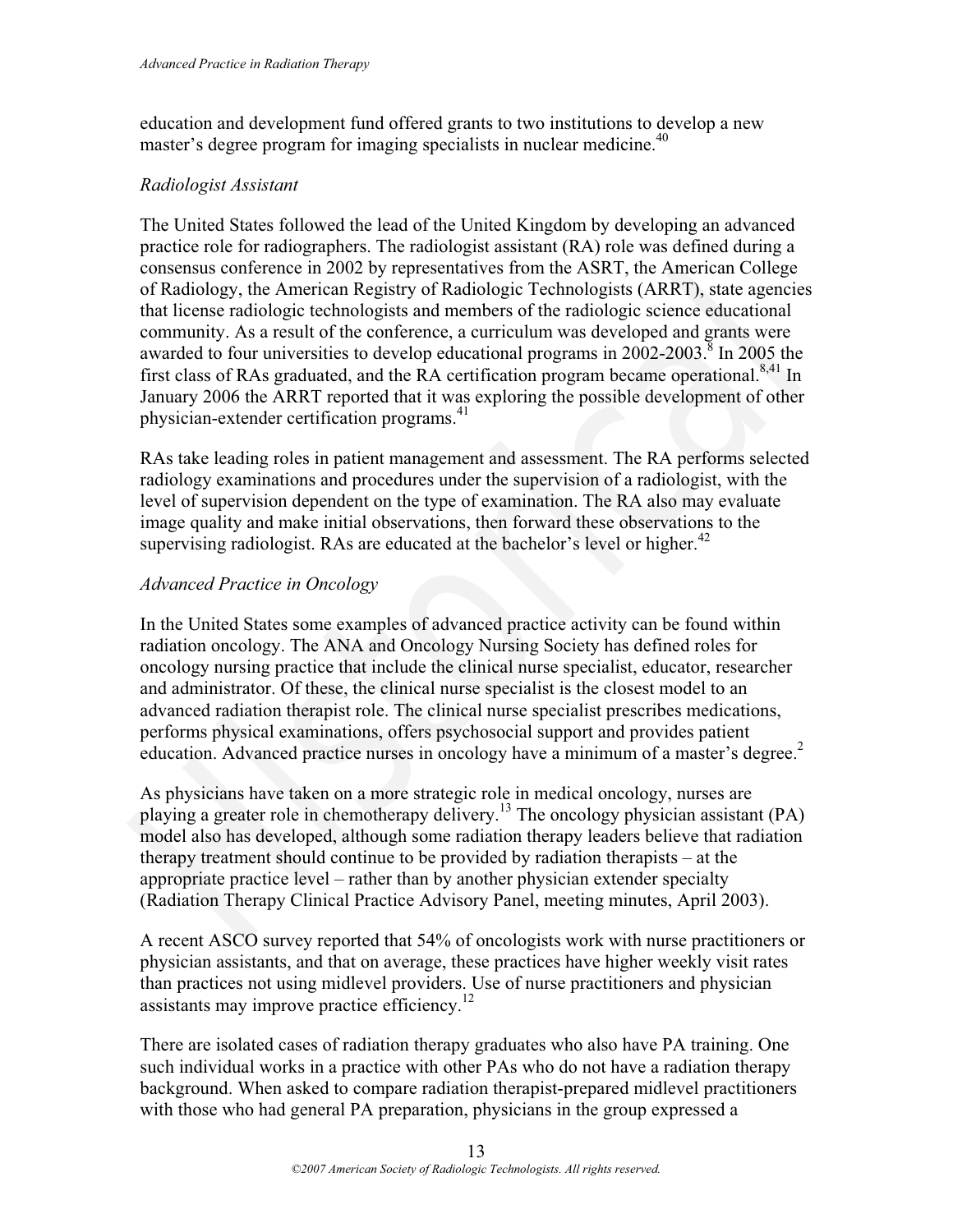preference for the individual with a radiation therapy background. "They much preferred someone to have the radiation therapy background. It just makes them more versatile. If the physician was busy with a consult, she was able to start a simulation procedure and the physicians could oversee it at the end and make modifications if necessary; they saw this as a great advantage," according to Ms. Anderson (S. Anderson, April 2007).

In 2001 Michelle Hutchings-Medina witnessed an increased use of PAs in radiation oncology at the Johns Hopkins Hospital in Baltimore. The practice resulted from a reduction in use of residents across the country. Although Ms. Hutchings-Medina does not know the current status of PAs in radiation oncology at the hospital, she said her initial observation was that "PAs had no desire to sit at a treatment planning computer and contour structures." Ms. Hutchings-Medina recognizes that PAs and nurse practitioners are used in radiation oncology, but she believes they need clearly identified roles (M. Hutchings-Medina, April 2007).

An ASCO report on the supply of and demand for medical oncologists states that the number of nurse practitioners and PAs will not be sufficient to bridge the gap between physician supply and demand in the specialty projected through 2020. Reasons cited were questions whether growth in the two midlevel professions could be sustained and competition with other specialties serving the elderly for nurse practitioners and PAs.<sup>12</sup>

The University of Texas M.D. Anderson Cancer Center in Houston has identified a professional development model consisting of an upper-level skill set for radiation therapists, nurses and medical dosimetrists. "We identified skill sets that are inclusive of demonstrative leadership, broadband knowledge base of treatment delivery skills and patient assessment in which radiation therapists have the opportunity to show proficiency. Then they can be recognized for that different level," said Charles Washington, M.B.A., R.T.(T), FASRT, director of clinical services and operations, division of radiation oncology, M.D. Anderson Cancer Center (C. Washington, oral communication, February 21, 2007). The model evolved from the need for a professional development ladder for a staff of 70-plus radiation therapists. oncology at the Johns Hopkins Hospital in Baltimore. The practice resulted from a doceduction in use of residents across the country. Although Ms. Hutchings-Medina does<br>not know the current status of PAs in radiation onco

A combination of factors calls for an exploration of advanced practice in radiation therapy. Current environmental forces include:

- Increased acceptance and use of midlevel providers in all specialties, including oncology.
- A movement within several health care specialties to create advanced practice roles.
- $\blacksquare$  The increased complexity of radiation oncology practice.
- Uncertain economics in health care that demand cost-effective care delivery.
- An aging population in need of more and better coordinated cancer care.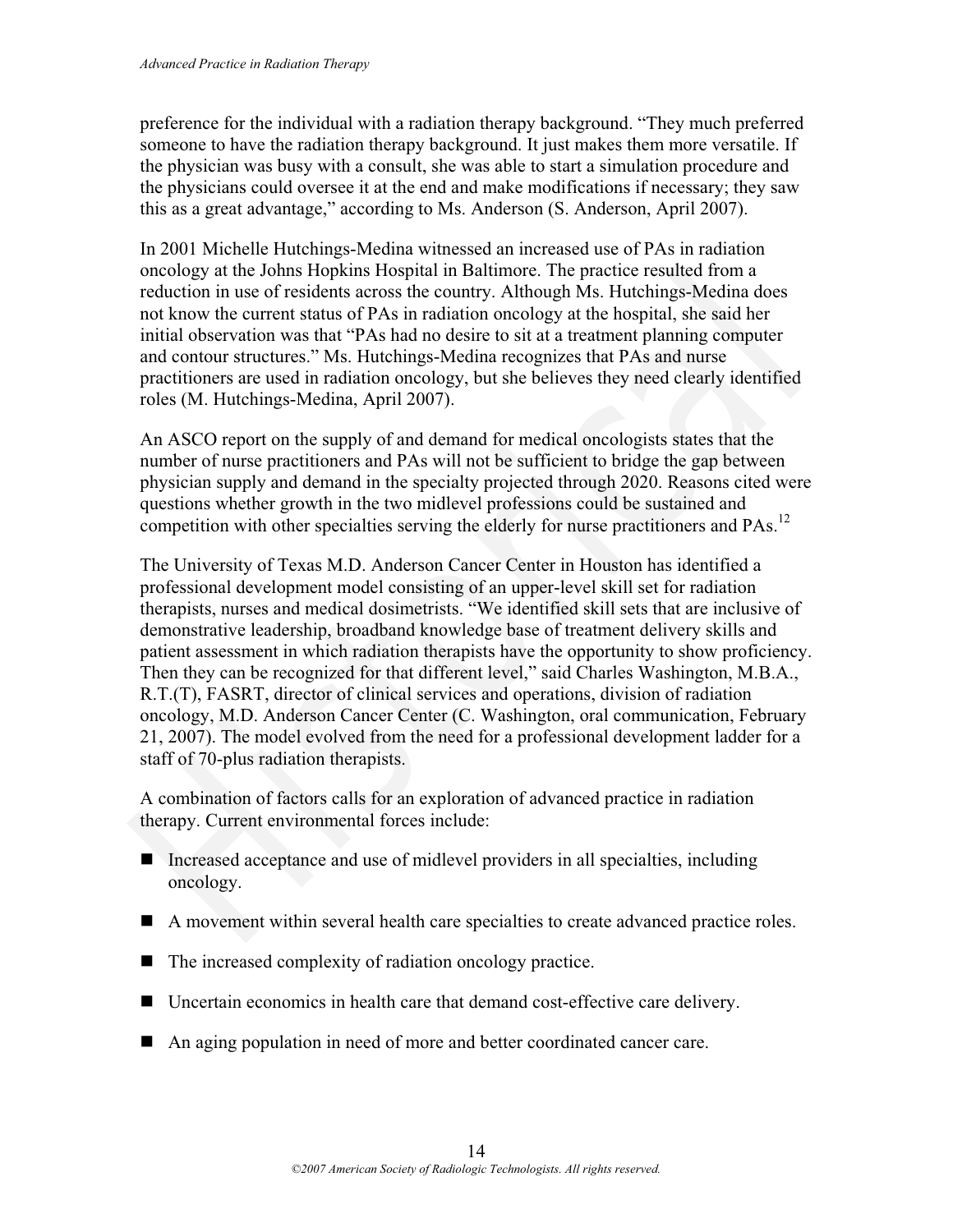Finally, there is a need for a creative and collaborative approach that will meet the needs of employers and radiation therapy professionals in settings from large, advanced facilities such as M.D. Anderson to small rural cancer centers.

#### **ASRT Efforts**

At the initial RTCPAP meeting in April 2003, the nine radiation therapy professionals forming the panel discussed how practice had changed in the previous five years and how it might change in the future. The panel identified areas of further research, including advanced practice (Radiation Therapy Clinical Practice Advisory Panel, meeting minutes, April 2003). Mark Ponto, B.A., R.T.(R)(N)(T), CMD, manager of the cancer treatment center for Covenant Medical Center in Waterloo, Iowa, described the panel meetings: "We had a lot of discussion and it was a good cross-cut of different staff from different facilities. We had representation from smaller facilities, from facilities like mine, and from larger facilities. We had staff therapists, managers, educators and directors" (M. Ponto, oral communication, April 5, 2007). forming the panel discussed how practice had changed in the previous five years and how<br>tit might change in the future. The panel identified areas of further research, including<br>advanced practice (Radiation Therapy Clinica

On September 13, 2004, RTCPAP met to discuss advanced practice, including similar movements in other professions, potential roles for advanced practice in radiation therapy, potential barriers to advanced practice, education for an advanced role and the potential need for such a role (Radiation Therapy Clinical Practice Advisory Panel, meeting minutes, September 2004).

RTCPAP members also conducted focus groups on advanced practice throughout 2004; the ASRT compiled the results in April 2005. Focus group participants were primarily radiation therapists, but also included medical dosimetrists and a radiation oncologist. The median time participants had been working in radiation oncology was 14 years. Focus group responses served as the basis for future survey design, validated RTCPAP discussions and triggered discussion concerning possible advanced practice roles for radiation therapists.<sup>4</sup>

#### **Defining Roles**

How cancer services are provided at the local level and specific patient needs may shape the role of the advanced practitioner.<sup>25</sup> Current advanced practice roles in Canada and the United Kingdom vary from clinical specialist positions focused on specific cancer sites to radiation therapists who coordinate palliative care services for patients.<sup>43,44</sup> Common characteristics of advanced practice include responsibility outside the established scope of practice, an extended education and increased preparation.

To best meet the needs of cancer care in the United States and to work within the framework of the U.S. health care system, three primary radiation therapy advanced practice roles have been suggested: continuity of care specialist, technology-education specialist and physician extender.

*Continuity of Care Specialist*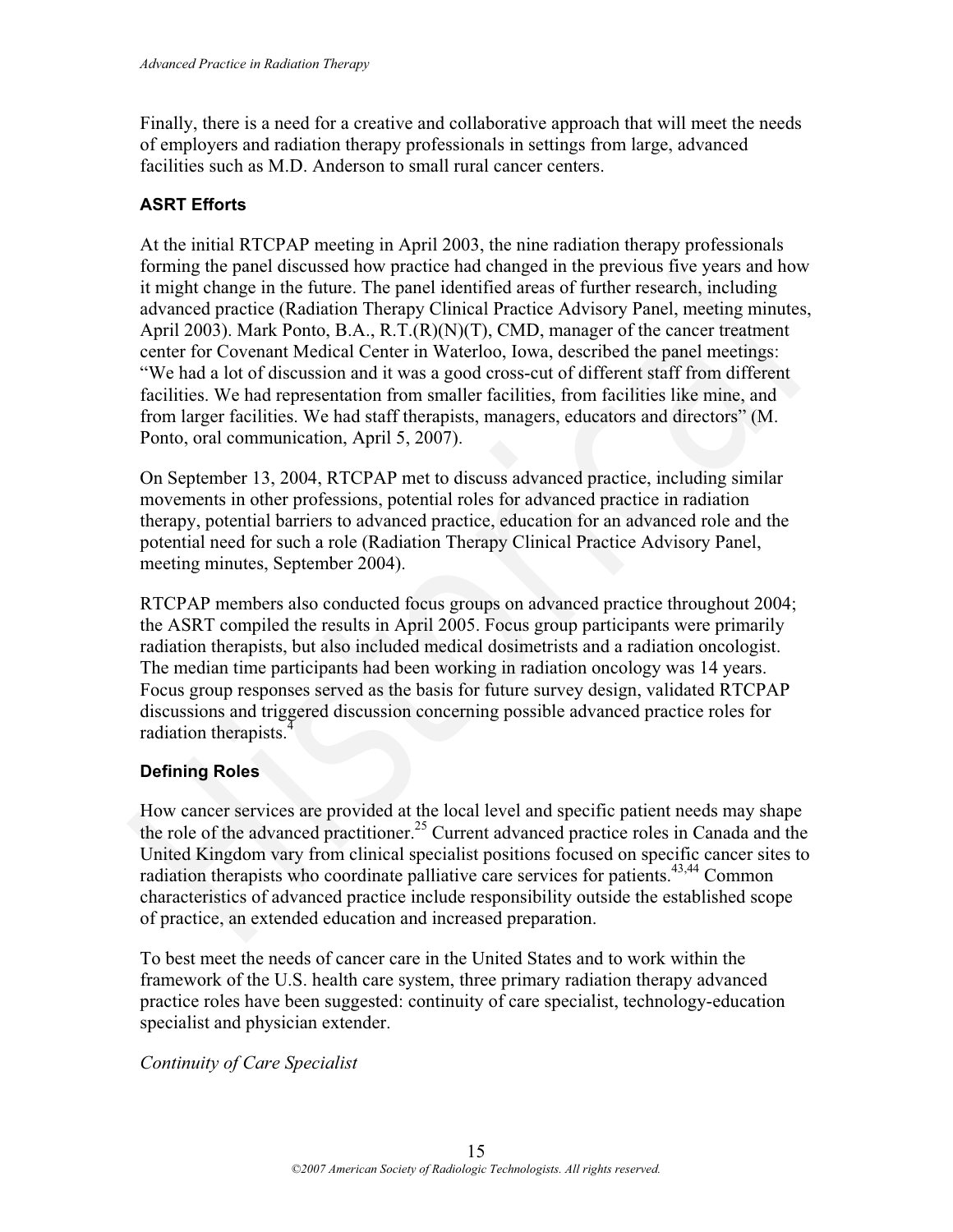Continuity of care is critical in radiation therapy to ensure that set-up parameters match the treatment plan throughout treatment planning and delivery. Continuity of care also has become increasingly important on a broader level. A report from the U.K. Department of Health emphasized the need for "more patient-centered, holistic care across the radiation therapy service."<sup>3</sup> The NHS has focused on using multidisciplinary teams to deliver more focused care. In addition to government initiatives, there has been a drive to maximize the talents and skills of the existing work force by facilitating work across traditional professional boundaries.<sup>18</sup> Studying the patient pathway for common cancers helped determine where health care professionals came into contact with patients and where each health care professional might best intervene (A. Eddy, February 2007).

In Canada, the AP4RT pilot project job descriptions for advanced practice palliative care radiation therapists include:

- **Providing streamlined palliative consultations.**
- Delivering education and counseling to patients and families.
- Coordinating appointments to minimize waiting.
- Ensuring the availability of all information required to complete a patient's plan.
- Evaluating radiation therapy efficacy and follow-up after treatment.
- Coordinating care with other health care professionals.
- Assisting patients in accessing end-of-life and hospice care though community services<sup>4</sup>

In the rapid response palliative clinic, the advanced practice radiation therapist performs the initial consultation, the treatment planning and simulation, the prescribing and the follow-up. Rather than the patient bouncing from nurse to physician to radiation therapist, there is a continuity of care where care once was fragmented (N. Harnett, February 2007). across traditional professional boundaries.<sup>18</sup> Studying the patient pathway for common<br>across traditional professional boundaries.<sup>18</sup> Studying the patient pathway for common<br>and where each health care professional might

In a 2000 report on improving provider skills, the World Health Organization included comprehensiveness, appropriateness and continuity in its definition of quality health care.<sup>45</sup> Stephanie L. Eatmon, Ed.D., R.T. $(R)(T)$ , FASRT, program director in the health science/radiation therapy department at California State University Long Beach, proposes a patient care role for advanced practice. She envisions a radiation therapist who would be assigned to the patient or to the physician and who would have a group of patients: "They would follow the patient from initial consult all the way through their treatment. I really love this role especially because with increasing technology I think it's easy to lose the patients and the patient care aspect" (S. Eatmon, oral communication, April 9, 2007).

A 2005 Institute of Medicine report "From Cancer Patient to Cancer Survivor: Lost in Transition" stated that cancer patients' knowledge about their diagnoses and treatments varies widely. The authors recommended recognizing cancer survivorship as a distinct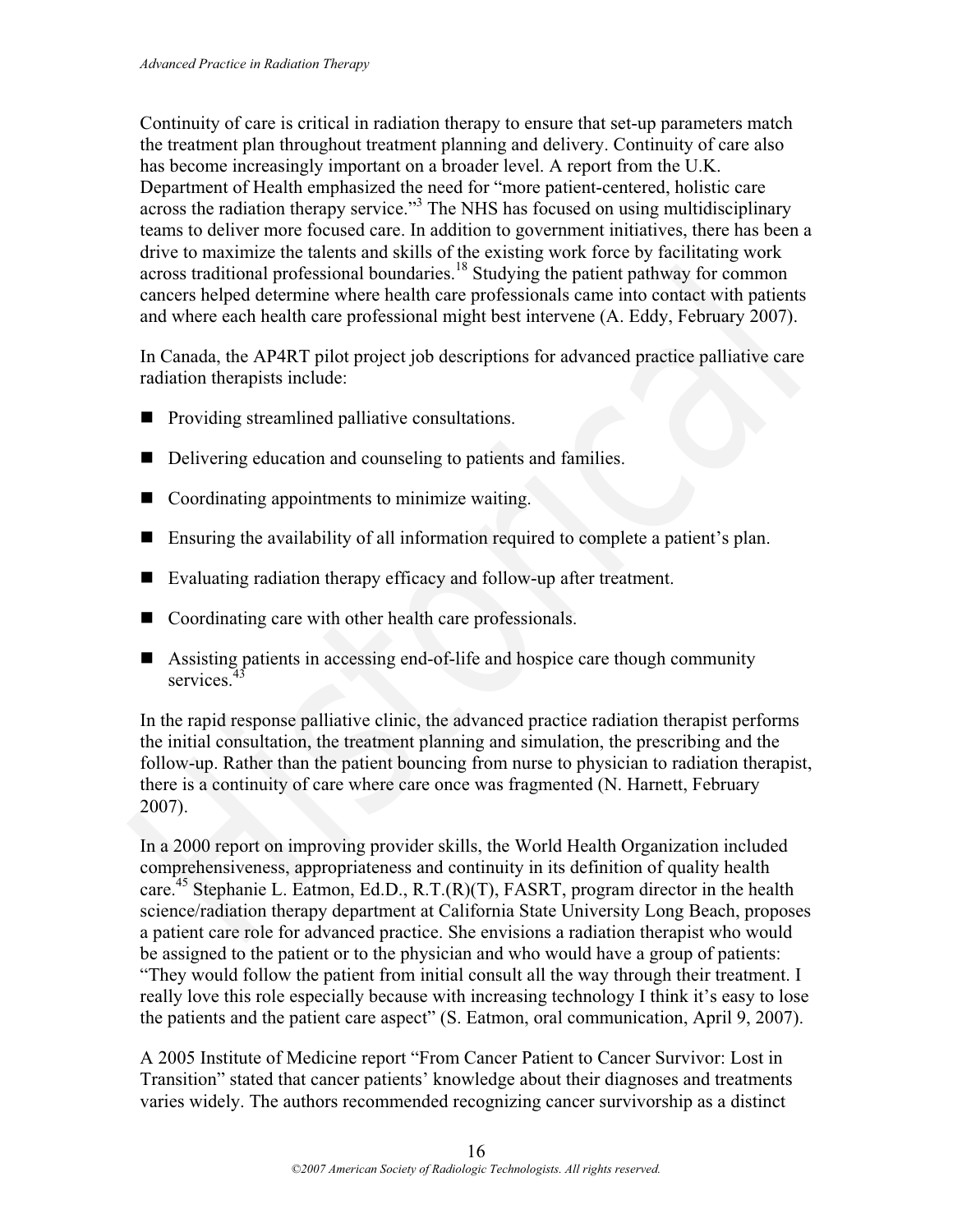phase of cancer care. As part of their care, cancer survivors should receive formal, written plans that include summaries of their diagnoses and primary treatments received. They also should receive a follow-up care plan that includes information on the expected course of recovery, treatment toxicities, ongoing health maintenance and surveillance strategies. Cancer care providers currently are determining how best to meet the needs of a growing number of cancer survivors and to eliminate gaps in care following primary  $t$ reatment.  $46,47$ 

#### *Technology-education Specialist*

Technology and education specialists could help coordinate in-house applications training and the introduction of new technology for other radiation therapists. Radiation therapists surveyed in Canada and the United States cited advanced technologies as themes, drivers or potential roles for advanced practice radiation therapists.<sup>4,17</sup>

A recent ASRT report outlined the need for a strategy to improve new skills acquisition by radiologic technologists. Among the factors driving the need is disruptive innovation.<sup>48</sup> This phenomenon occurs when a relatively inexpensive new technology is introduced. At first, the technology addresses some of the low-end applications of an industry and poses no apparent threat to older established technologies, which are continually refined to meet the needs of high-end users. As the new technology grows in sophistication and applicability, however, it seizes most of the ground formerly held by the old technologies, relegating them to specialized use.<sup>49</sup> Technology-education Specialist<br>Technology-education Specialist<br>Technology and education specialist<br>Technology and education of new technology for other radiation therapists. Radiation<br>training and the introduction of new

A classic example of a disruptive innovation was personal computers supplanting mainframe computers. IMRT once was a new technology, provided only in the largest and most advanced cancer centers, yet now it is a widely accepted treatment in various settings.<sup>48</sup>

When RTCPAP members asked focus groups how their jobs had changed in the past five years, 67% of participants cited new equipment or technology.<sup>4</sup> A report of focus group results recommended educating appropriate users and trainers. A "super user" could educate other radiation therapists about new technologies and might be preferred to a department supervisor, who may perform little to no patient care.<sup>48</sup>

Research has shown that although hospital executives rank adopting new technology high on their list of priorities, time may not be allocated to train staff.<sup>50</sup> A survey of radiologic technologists has reported that they often rely on other technologists to remain up-to-date in their specialty.51 Advanced practice focus group participants felt that technology education and new technical skills were important new roles for radiation therapy professionals.4

In certain settings, designating an advanced practice radiation therapist to teach others about the latest technological advancements would expand the R.T.'s role by dedicating an experienced and educated staff member to the responsibility of keeping up with the latest technology. The technology-education specialist also would ensure that education of other radiation therapists in new technologies is maintained at the appropriate level.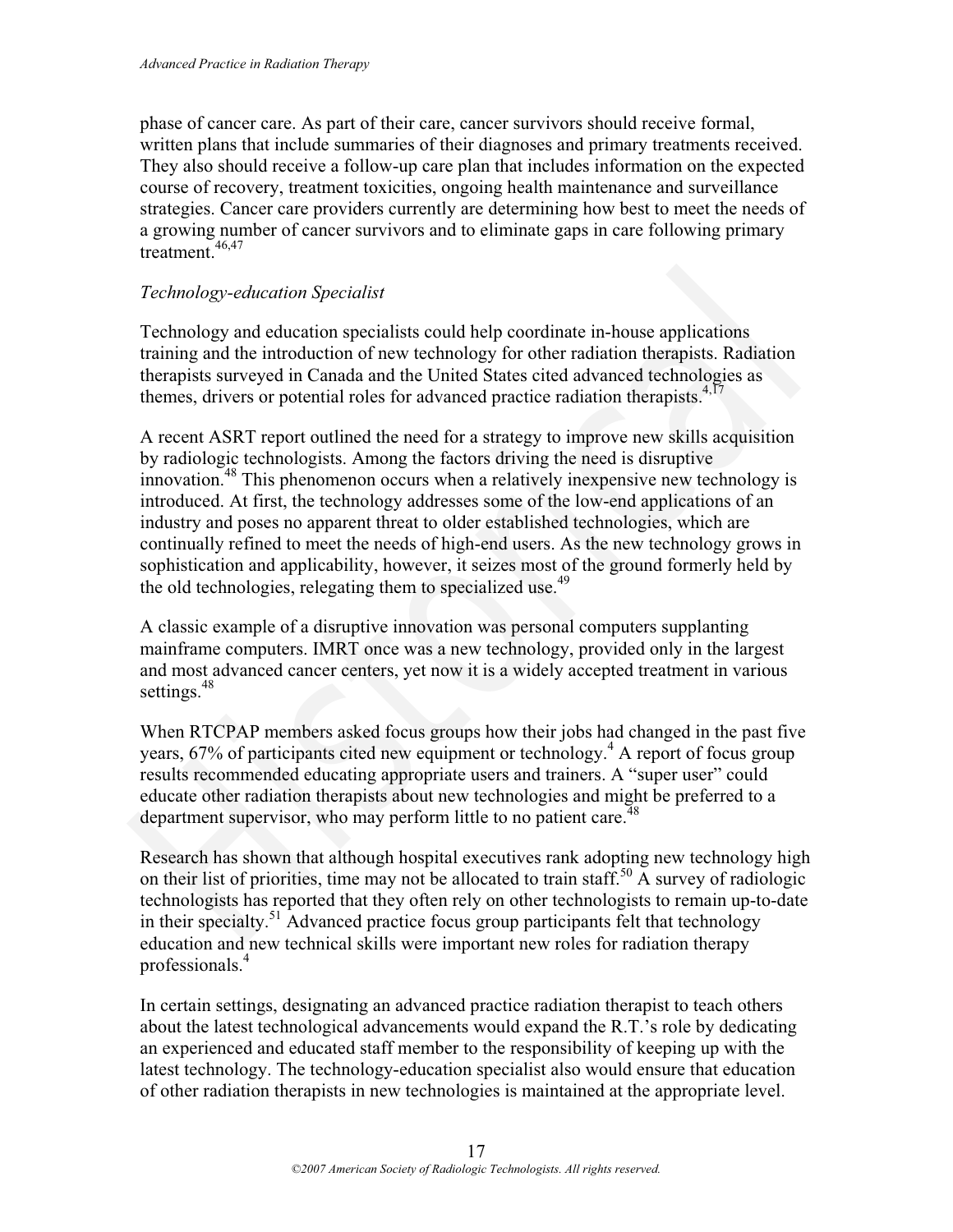#### *Physician Extender*

The most common advanced practice role in many specialties is physician extender. In a 2003 Ontario study, radiation therapists were asked what roles they would consider advanced. Among the traditional physician activities listed were:

- Patient review during treatment (currently conducted with a radiation oncologist in some Ontario centers).
- Patient assessment, including taking medical histories.
- Therapist-only simulation, which currently occurs to varying degrees in Ontario. The physician still signs the subsequent simulation films and is responsible for the initial prescription.
- Contouring critical structures and performing dosimetry more autonomously, with the physician responsible for signing off on the resulting plan or isodose distribution.
- Catheterization during simulation (a controlled act in Ontario).
- Administering contrast media during simulation (also a controlled act).
- $\blacksquare$  Check (port) film sign-off, with the physician signing off on the films early in the treatment. Many studies are investigating whether the physician's approval can be delayed or eliminated. $31$

Job descriptions from the AP4RT project included clinical practice tasks that fall under the physician extender model, such as performing complex treatment planning, treatment mark-up, patient triage and assessment, prescription from a limited formulary, radiation dose prescription and pretreatment medication organization.<sup>43</sup>

In the United Kingdom, the specifics of advanced practice roles for radiation therapists also are being refined. In general, consultant practitioner roles emphasize responsibility for patient care and freedom to act. Advanced practitioners receive and offer clinical supervision and act as preceptors. According to the College of Radiographers guidance document for managers, "It is not the nature of the 'specialism' that indicates that the individual is an advanced practitioner but, in particular, their ability to make judgments commensurate with a high level of 'freedom to act.'"<sup>22</sup> ■ Patient assessment, including taking medical histories.<br>
■ Therapist-only simulation, which currently occurs to varying degrees in Ontario. The<br>
physician still signs the subsequent simulation films and is responsible

For some time, certain therapy radiographers in the United Kingdom have evaluated port films and performed weekly patient reviews, tasks formerly handled by physicians. Therapy radiographers also are assuming the task of delineating volumes for breast cancer external beam therapy, as in the example provided above (A. Eddy, February 2007).

The continuity of care specialist focuses on the patient; Mr. Rush sees the physician extender role as an opportunity to focus on the technical aspects of radiation oncology, stating "The physician spends a lot of time contouring, looking at things. This person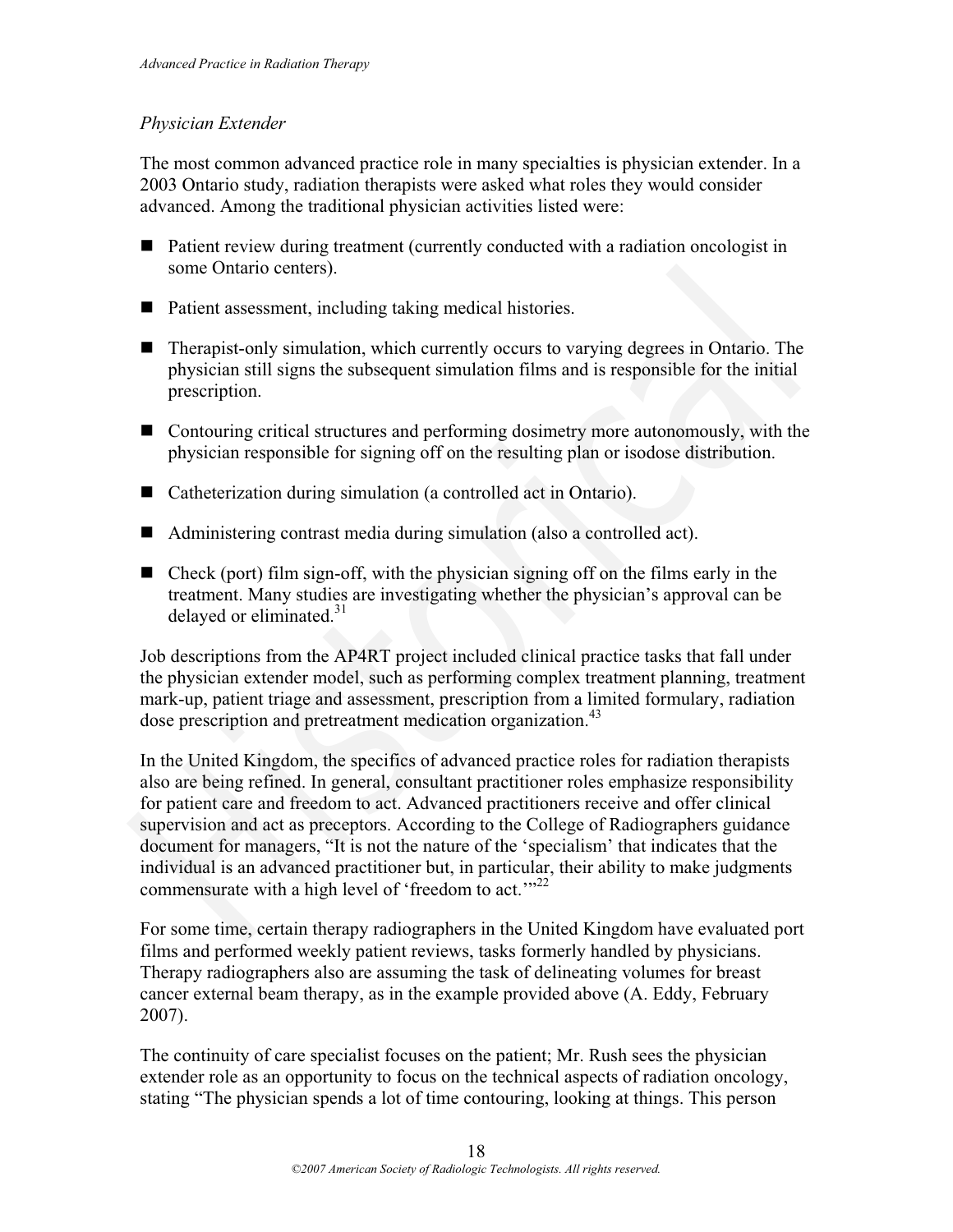could do those sorts of tasks, with final approval from the physician" (K. Rush, April 2007).

#### *Other Potential Roles*

Other advanced practice role may be molded from the above designations. For example, Ms. Hutchings-Medina would like to see an advanced practice imaging processing specialist in radiation therapy. Although this role could fall under a physician extender or technology-education specialist designation, the emphasis of the role would be on use of imaging in radiation oncology.

Ms. Hutchings-Medina said the need for imaging expertise specific to radiation therapy has grown markedly in recent years with the use of magnetic resonance (MR) and positron emission tomography (PET)-computed tomography (CT) and PET-CT simulation methods, as well as others. "We can't just say let's get credentialed people or take therapists and get them credentialed in MR and CT and all of these other modalities. I think the opportunity is creating programs that look at all of these different imaging modalities and how they're utilized in radiation therapy," she said (M. Hutchings-Medina, April 2007). specialist in radiation therapy. Although this role could fall under a physician extender or the<br>dechandogy-education specialist designation, the emphasis of the role would be on use of<br>timaging in radiation oneology.<br>Ms.

Individual facilities may want advanced practice therapists with specialized treatment, simulation or 3-D reconstruction skills.

#### **Education and Preparation**

Education and skills articulation for advanced practice radiation therapists must be determined as roles are clearly defined. A master's degree appears to be the most appropriate base for education of advanced practice radiation therapists.

In the United States, education for midlevel practitioners, including nurses, generally occurs at the postbaccalaureate level.<sup>36</sup> The SNM Technologist Section Advanced Practice Task Force recommends that advanced practice nuclear medicine technologists be educated at the master's degree level, most likely after several years of experience.<sup>39</sup>

In the past decade, U.K. radiography education and practice have undergone numerous changes. The education foundation has moved from hospital-based radiography schools, in which entry to the profession and state registration involved a diploma from the College of Radiographers, to higher education institutions (HEIs) offering degree-level qualifications. State registration is based on a bachelor's of science degree with honors but, recently, opportunities have opened for master's-level study. According to the College of Radiographers:

"The capacity of diagnostic and therapeutic services has been increased by the introduction of new technologies with an ever-increasing demand placed upon them. In response to these demands, skill mix and emergent new and expanded roles have been introduced. During the last 10 years, the College of Radiographers has accredited intravenous injection courses in eleven HEIs, and it is now commonplace, for example, for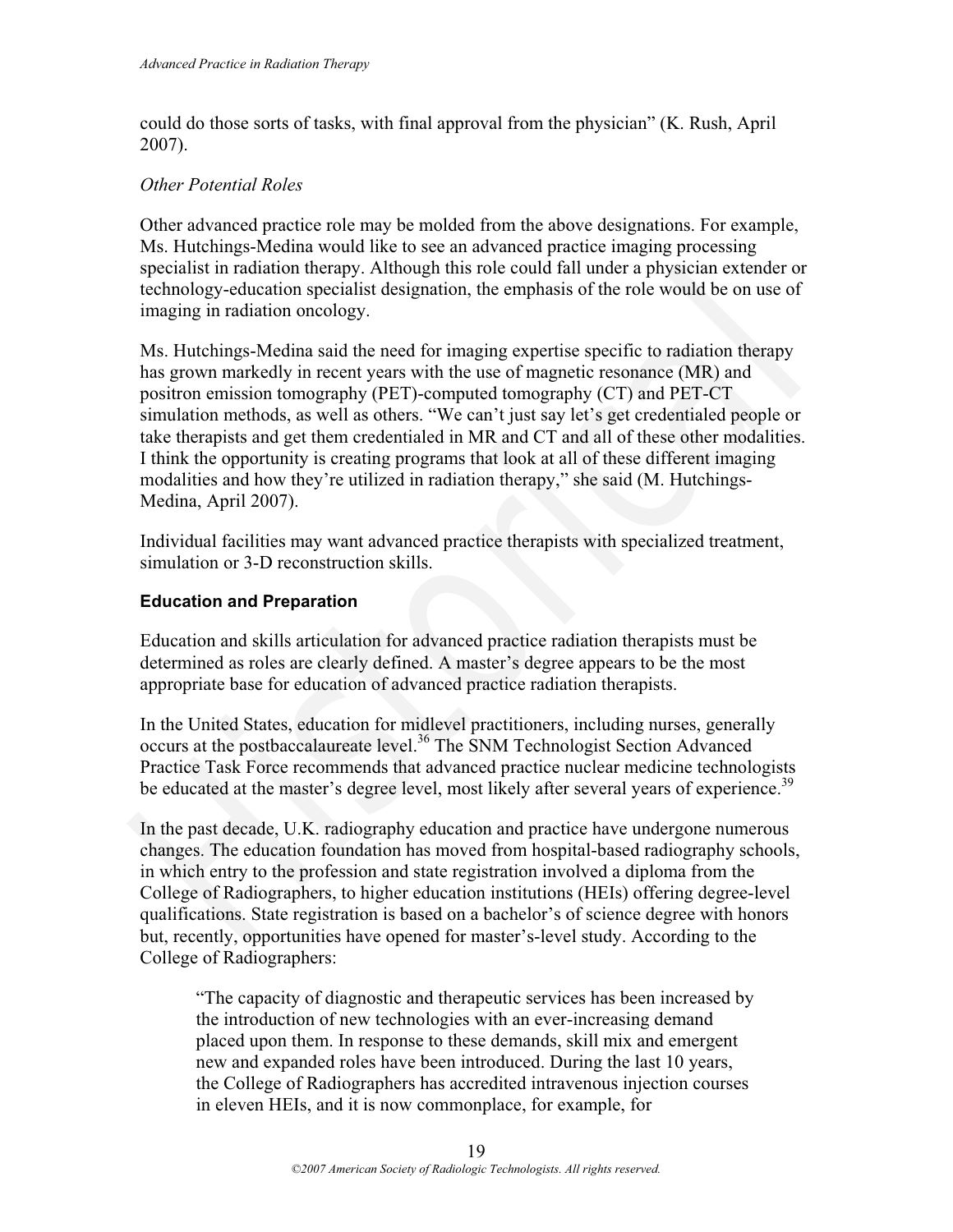radiographers to undertake gastrointestinal studies, once the domain of the radiologist. From image reporting to angiography, from radiotherapy planning to review clinics, radiographers are making major contributions to health care and patient management. There are many more opportunities for radiographers to undertake research, involve themselves in education and to attain senior management positions."<sup>52</sup>

Modules have been designed to help educate therapy radiographers in the United Kingdom. In September 2007 these modules will be incorporated into a master's degree program (A. Eddy, February 2007). Portfolios document assessment of skills and progression<sup>53</sup> (C. Beardmore, February 2007). The College of Radiographers has recommended that the master's of science degree is an appropriate educational level for advanced practice therapy radiographers and that consultant level radiographers should be educated to the doctoral level or equivalent.<sup>18</sup> The next step is to ensure funding for postgraduate education and training (C. Beardmore, February 2007). Modules have been designed to help educate therapy radiographers in the United<br>Kingdom. In September 2007 these modules will be incorporated into a master's degree<br>program (A. Feddy, February 2007). Portfolios document ass

Canada, like the United States, does not require the bachelor's degree for entry to the profession, except in Ontario. The AP4RT pilot project positions required a minimum of a bachelor's degree, a master's degree or work toward a master's degree. They generally also required a minimum of five years of experience as a radiation therapist.<sup>43</sup>

Studies have shown improved critical-thinking skills among master's-level prepared nurses.<sup>54</sup> Critical thinking will be an integral part of advanced practice in radiation therapy. "The U.K. and Canadian models show that therapists have the wherewithal, both from a technical perspective, and from a critical-thinking skills perspective, to do the job," said Mr. Rush (K. Rush, April 2007).

#### **Potential Barriers and Lessons Learned**

There are always barriers to change and the introduction of new roles, at least early in the process. The radiation therapy community in the United States can learn from colleagues in other countries and adapt these lessons to the unique environment of the U.S. health care system and free market approach to employment.

#### *Standardization*

If training and scope of practice are not standardized to some extent, advanced practice radiation therapists cannot easily move from one institution to another and roles within organizations may overlap. In the United Kingdom and Canada, striking a balance between standardized advanced practice roles and local flexibility has remained an ongoing challenge. Efforts have been underway to develop educational models, and compensation now is linked to skills and attributes rather than seniority (A. Eddy, February 2007).

In the case of the United Kingdom, Ms. Beardmore says that "Flexibility is important but level of practice needs to be equitable. These roles need to reflect local need and they need to work through what your local service looks like and what you want it to look like" (C. Beardmore, February 2007). In Canada regional and national roles still are in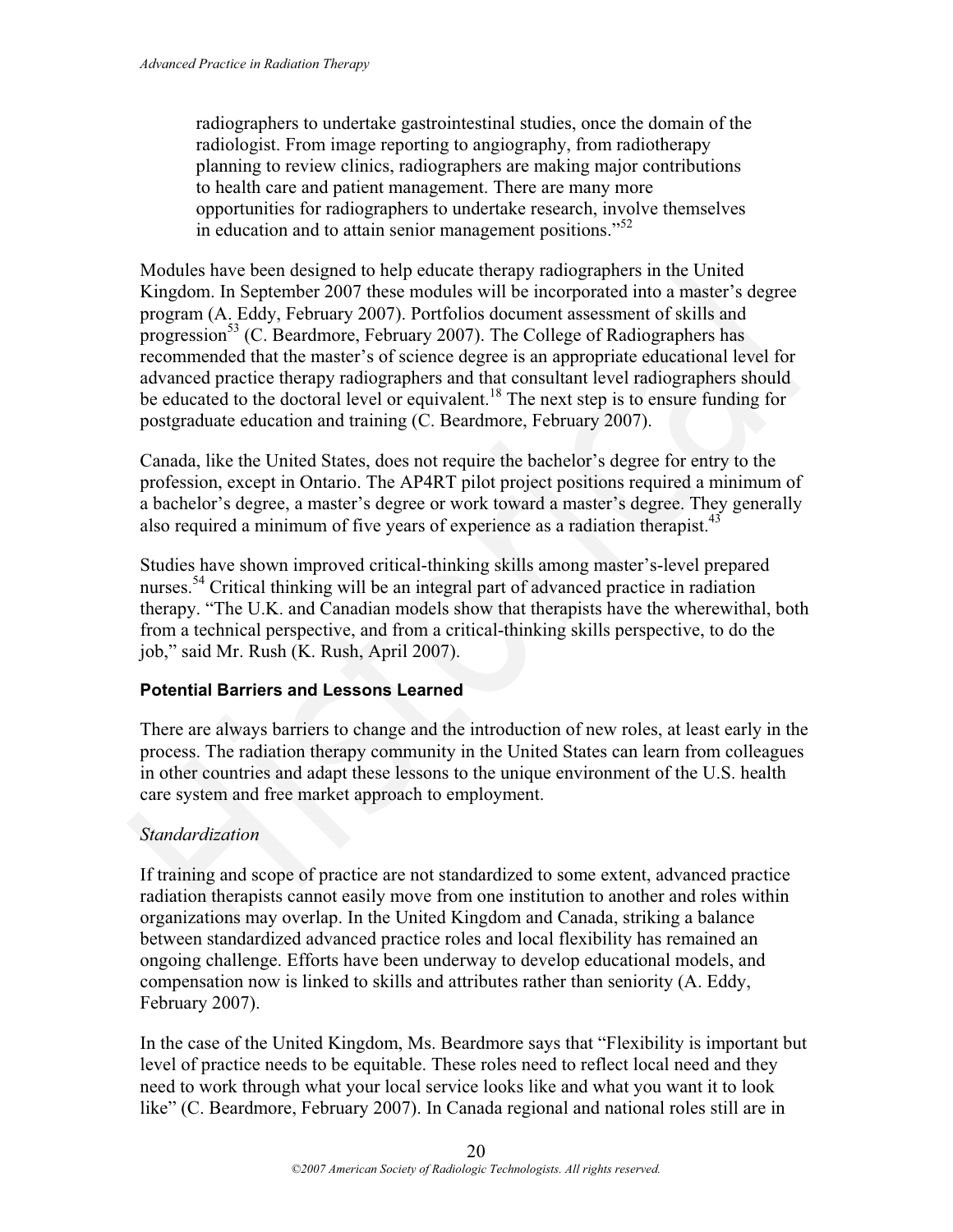development and research stages. Ms. Bolderston admits that setting competencies and assigning responsibilities (e.g., who signs off) across provinces and the nation will be a tough task. (A. Bolderston, February 2007).

The key to standardization in the United States will be setting role delineations that clearly define advanced practice, while also allowing for flexibility in cancer care settings.

#### *Territoriality Among Professions*

One of the biggest challenges for those considering advanced practice is the issue of territoriality. Extending the role of one profession can infringe on the practice boundaries of another profession. The push for professionalism can lead to turf battles and inefficient use of personnel.<sup>2</sup> However, if roles are designed appropriately, many concerns about territoriality can be overcome. Allowing for local flexibility in advanced practice roles, while also keeping within a newly established scope of practice, can help overcome some concerns. In the United Kingdom, trials and research helped lead to the career progression model. The trials involved multiple sites and multidisciplinary representatives. According to a Department of Health report, "The exact nature of the emerging new roles would be determined by the skills and competencies required of the whole clinical team."<sup>20</sup> *Territoriality Among Professions*<br>One of the biggest challenges for those considering advanced practice is the issue of<br>eterritoriality. Extending the role of one profession can infringe on the practice boundaries<br>diarott

Many territorial feelings result from a lack of understanding, collaboration and input.<sup>55</sup> According to Ms. Bolderston, there are pros and cons to the approaches taken in Canada and the United Kingdom. She said the grass-roots approach in Canada meant early involvement of all professions affected by radiation therapist advanced practice roles. "People don't like to feel that their toes are being stepped on. But I found we were more frightened of [the idea of] territoriality than [what] actually existed. We did a lot of education outreach when we stared the project because we wanted the departments to get on board and understand what we were doing. So we visited the departments in Ontario and had brief education sessions with questions and answers. … You read a lot of the literature and think you're going to hit a brick wall but it wasn't that bad" (A. Bolderston, February 2007).

A job description that clearly delineates the role, telling why a midlevel practitioner was hired and that sets performance expectations and measurements can help decrease local turf issues with other staff members.<sup>7</sup> On a broader scale, a consensus concerning scope of practice boundaries that defines responsibilities where the task boundaries begin to blur can help minimize the protectiveness people may feel (C. Washington, February 2007).

Positive survey responses concerning an advanced practice nuclear medicine technologist<sup>39</sup> and the cooperative response to the radiologist assistant position in the United States are positive signs concerning physician acceptance of an advanced practice radiation therapist role. The entire radiation therapy community (ie, radiation therapists, educators and related professionals and organizations) will need to be involved in further study of the issues.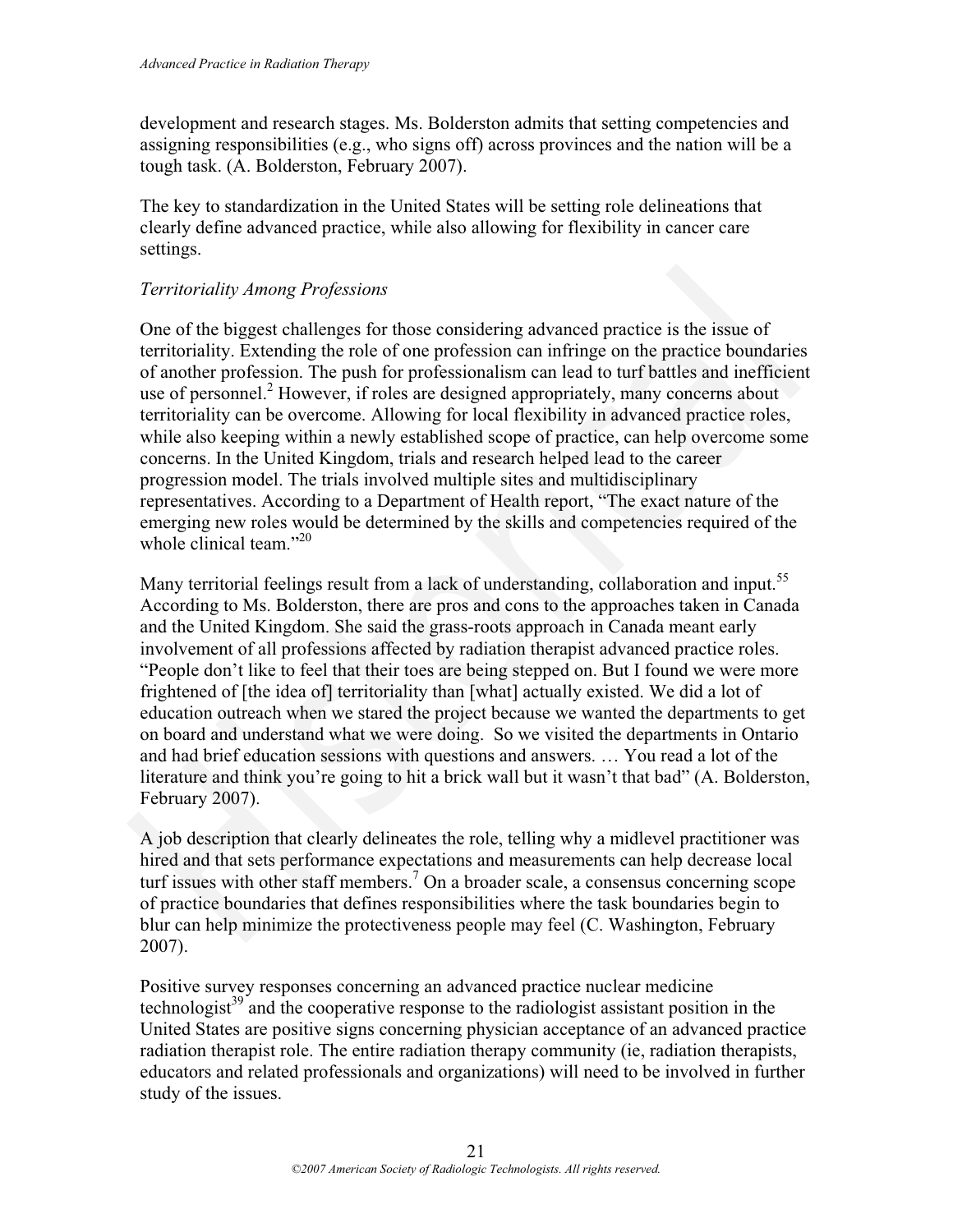#### *Delineating Between Expert Practice and Advanced Practice*

The concept of advanced practice moves beyond the typical radiation therapy scope of practice – it is a new role with a new set of responsibilities and preparation. In other countries and potentially in the United States, advanced practice may be confused with expert practice.

The term "expert" is vague and ill defined. Eddy cites work by Benner articulating how practitioners move through five key stages of professional development: novice, advanced beginner, competent, proficient and expert. By the time practitioners reach the expert level, they no longer rely on analytical principles or guidelines to connect their understanding to a situation or the appropriate action to take.<sup>18</sup> Arguably, this is an essential skill for a radiation therapist who will practice at the advanced level, but possessing this skill alone – having made the progression from novice to expert – does not automatically place a professional in an advanced practice role. Clear benchmarks of performance and education, as well as role clarification and performance will determine the difference  $18$ The term "expert" is vague and ill defined. Eddy cites work by Benner articulating how<br>practitioners move through fire key stages of professional development: novice,<br>expert level, they no longer rely and specifical movic

In contrast to the definition of advanced practice above, Ontario's AP4RT project defines an expert practitioner as:

"The progression or growth of the radiation therapy role from that of entry-level (that are required from registration in the profession), falling within the boundaries of the education, theory and practice of the original scope of practice. This growth results from the strengthening of skills through continuous learning, training and on-the-job experience that accompanies increasing levels of mastery of therapy practice and continuous professional evolution."<sup>19</sup>

#### *Shortage Concerns*

In the RTCPAP focus groups, several participants expressed concerns about a shortage of radiation therapists and the possibility that creation of an advanced practice role would add to the shortage.<sup>4</sup> The focus groups were conducted in 2004-2005 and perceptions of radiation therapist staffing shortages may have been based more on recent events than the emerging reality. A 2005 radiation therapy staffing survey reported that recruiting for radiation therapists had become substantially less difficult than it had been in the previous year.<sup>56</sup> The 2006 ASRT Enrollment Snapshot study combined data from radiation therapy program enrollment, the ARRT and the Bureau of Labor Statistics to project a surplus of about 25% in the radiation therapist labor pool by 2014.<sup>57</sup>

The advanced role leads to possibilities for a new enriched job position, offering increased autonomy, task significance and identity and use of a wider range of skills than a radiation therapist may exercise in a staff position.

As for concerns about shortages, not all employees pursue enriched jobs when they have the choice; some prefer to remain in their current positions and career tracks.<sup>2</sup> In the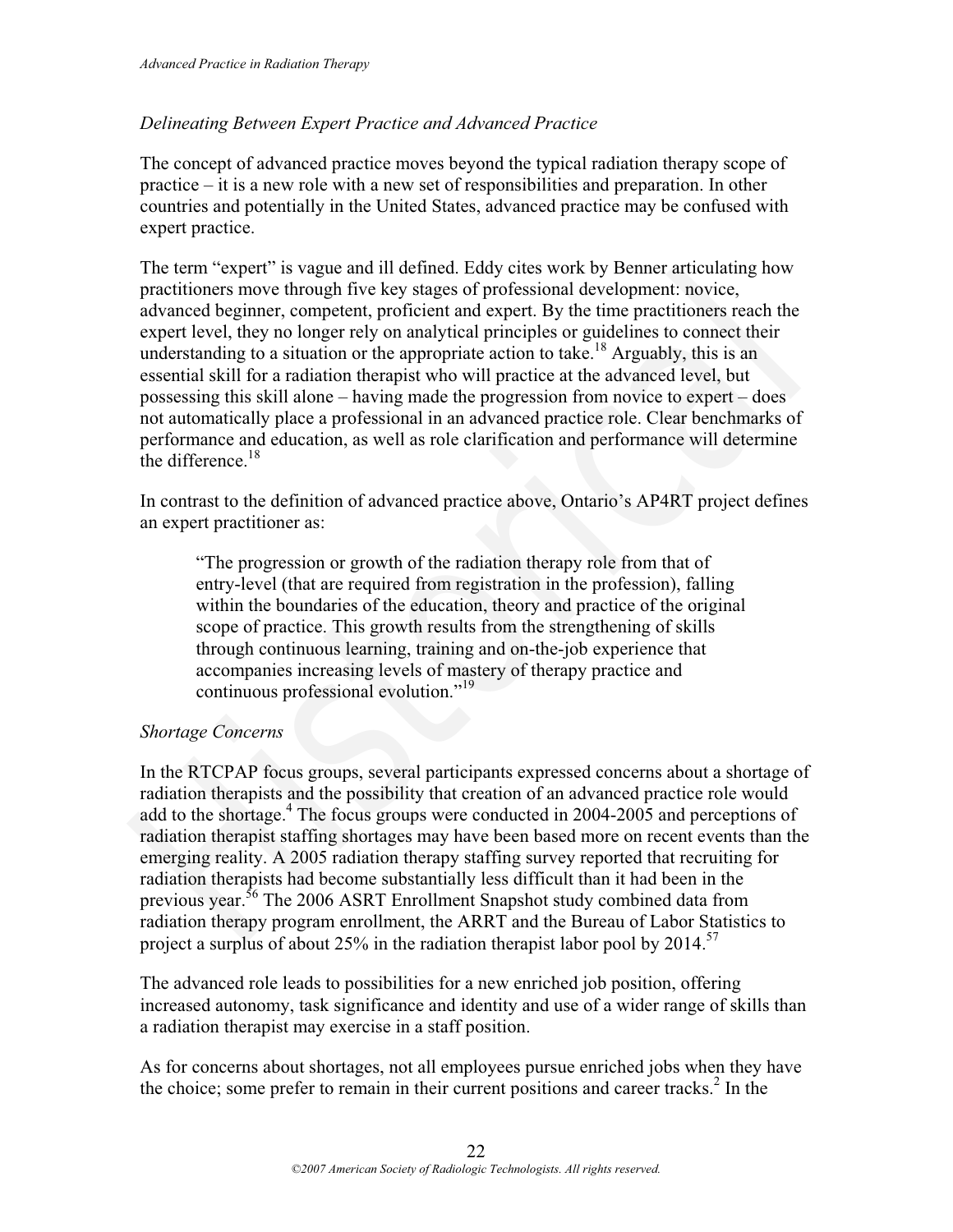United Kingdom, advanced practice roles also are viewed as helping increase long-term retention in the field (A. Eddy, February 2007).

#### **Benefits of Advanced Practice**

Many benefits of an advanced practice role for radiation therapists have been outlined above. In addition to being better poised to meet the demands of population, innovation and technology, two benefits stand out: opportunities for personal and professional development and improved patient care.

#### *Personal and Professional Development*

Job model research has shown that a job needs to do more than supply a salary – it needs to supply the opportunity for personal growth and self-esteem. Skill variety, significance of tasks and autonomy are core dimensions identified in job enrichment.<sup>2</sup> Historically, retention of sonographers has been difficult, with management as the only choice for advancement. Creating an advanced role creates a pathway for job advancement and professional development that may improve retention.<sup>38</sup>

At Addenbrookes Hospital in Cambridge, superintendent radiographer Jane Head said the staff followed the four-tier structure in developing their advanced practitioner role: "We have since used it successfully to improve the efficiency of our patient pathway as well as our career progression route" (Jane Head, written communication, February 22, 2007).

The professional development model at M.D. Anderson has provided a new level of autonomy and job satisfaction for radiation therapists (Sandra Hayden, B.S., R.T.(T), administrative director of radiation oncology services, University of Texas M.D. Anderson Cancer Center department of radiation oncology, oral communication, February 21, 2007).

The decision to pursue an advanced practice education and role is a personal choice. Although a given individual may not have the desire to go back to school, the radiation therapist community likely will support the advanced practice role and education component if individual therapists think less about their own role protection and more about "the future of this profession for generations to come. It's not about me; it's about the profession and the need outside of the clinic where I work," said Ms. Hutchings-Medina (M. Hutchings-Medina, April 2007). and technology, two benefits stand out: opportunities for personal and professional<br>development and improved patient care.<br> *Personal and Professional Development*<br> *Desemand and Professional Development*<br> *Dosemand and Pr* 

#### *Improved Patient Care*

As demonstrated by driving factors and roles outlined above, providers stand to benefit from the most effective and efficient skills work force mix when appropriately planned. Primarily, patients benefit from improved care. Though outcome data are pending, the Canadian pilot projects have noted examples of improved patient compliance and improved patient satisfaction (N. Harnett, February 2007).

In the United Kingdom, the emphasis on patient-centered care has driven role redesign in the four-tiered career progression framework. To facilitate self-management of their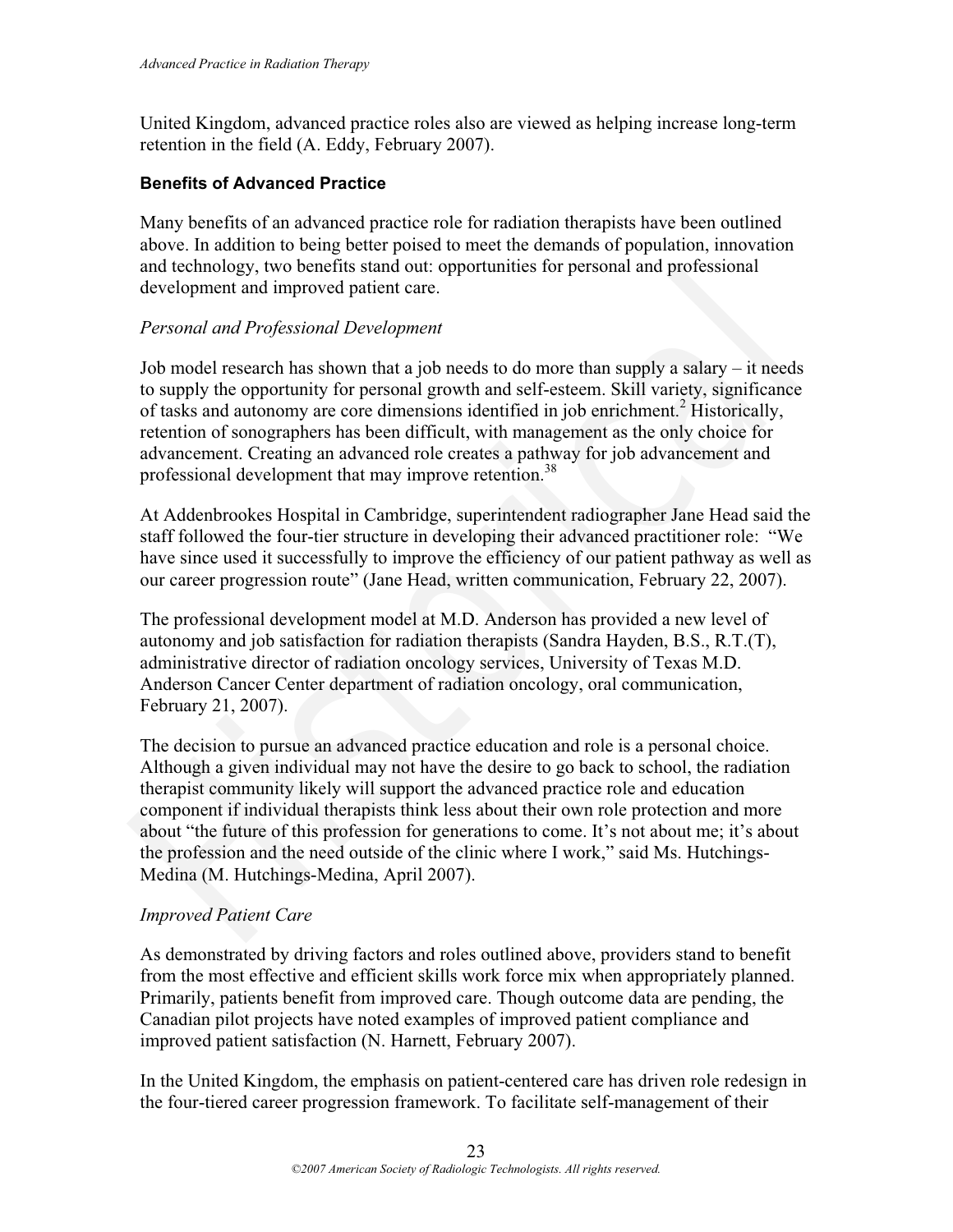cancer, patients require timely and appropriate guidance and support. An advanced practice radiation therapist could coordinate care across the radiation therapy pathway, managing the entire process. $3$ 

In her continuing education research on new technologies, Dr. Eatmon has been impressed with innovative technology, but she foresees a future in which radiation therapists and other staff concentrate on computer screens, leaving patients on the treatment table while the caregivers manipulate data. "Without the patient connection, we lose so much. I would love to see a job where a radiation therapist could oversee a group of patients and follow them through therapy along with a physician. That's a dream job," she said (S. Eatmon, April 2007).

# **Conclusion**

Exploring advanced practice roles for radiation therapists requires an open dialogue among the members and leaders of organizations, educators, managers, radiation oncologists and other representatives of professions who have a stake in role development and improved cancer care.

Collecting information and data can help produce evidence-based role delineation. (N. Harnett, February 2007). These efforts may require substantial time investment, but informed dialogue and careful planning could lead to improved cancer center efficiency, a new professional development option for radiation therapists and improved patient satisfaction and care.

In the United Kingdom, initial concerns about advanced practice evolved into acceptance, enthusiasm and a desire to see the system implemented widely.20 In Ontario initial concerns about legal issues and scope of practice boundaries gave way to a greater excitement and enthusiasm, and a sense that barriers to advanced practice were not insurmountable.17 RTCPAP members know there will be barriers, that work remains and that more information must be gathered. Radiation oncologist input will be essential, along with the input already gathered (K. Rush, April 2007). treatment table while the caregivers manipulate data. "Without the patient connection, we<br>lose so much. I would love to see a job where a radiation therapist could oversee a group<br>of patients and follow them through therap

Advanced practice can release the potential of professionals who are best poised to know what cancer patients want and to help them navigate the cancer care experience.<sup>25,58</sup> An unwillingness to take the next steps and move away from a current comfort zone could leave the radiation therapy profession lagging behind a movement toward improved continuity of care for cancer patients, an undeniable wave of technological development, a national trend in use of physician extenders and an essential emphasis on high-quality cancer care.

*Members of the Radiation Therapy Clinical Practice Advisory Panel include Stacey Anderson, Shaun Caldwell, Stephanie Eatmon, Dawn Fucillo, Joanne Greathouse, Michelle Hutchings-Medina, Sal Martino, Mark Ponto, Jerry Reid, Kevin Rush, Charles Washington and Anne Marie Vann.*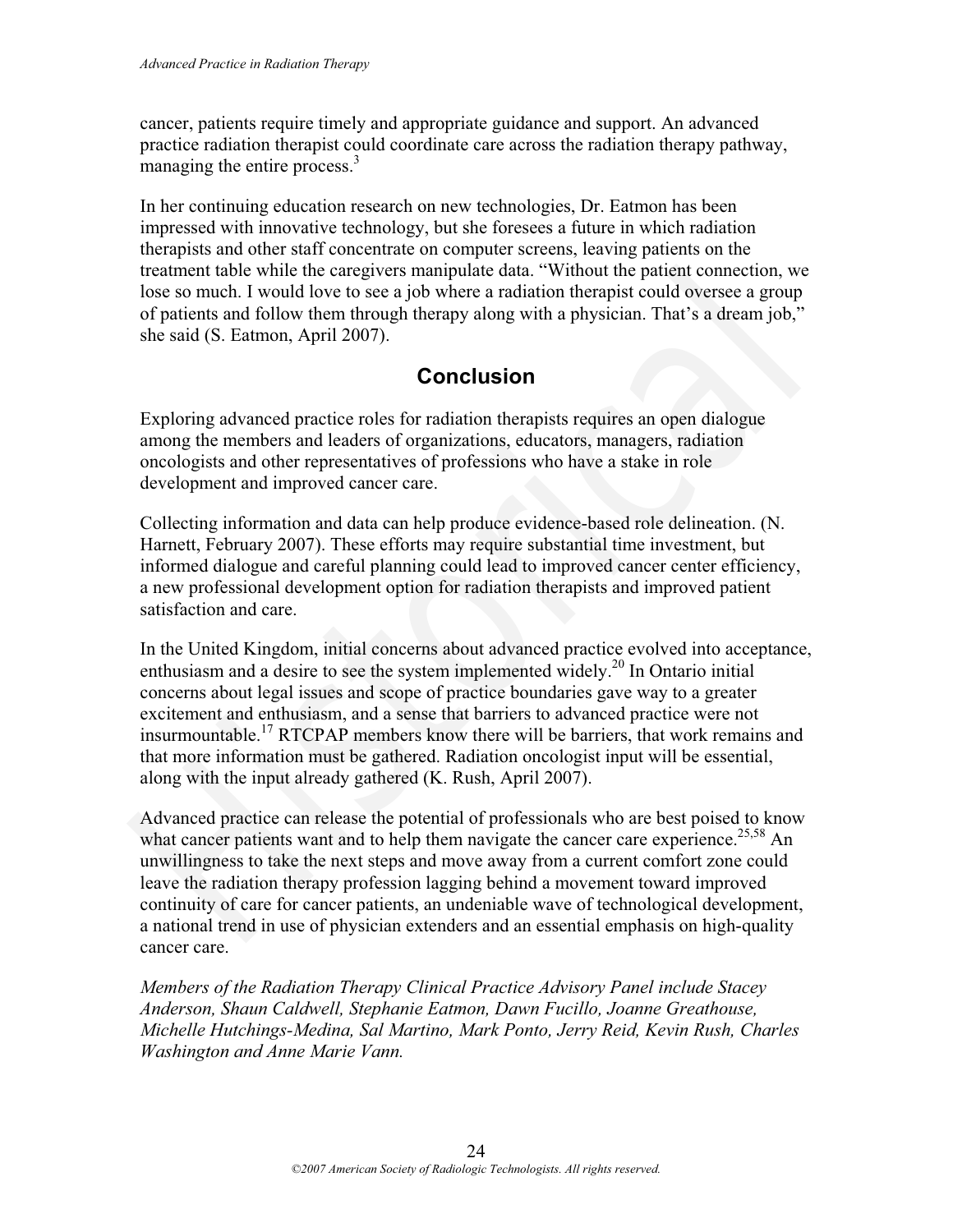## **References**

- 1. O'Neil EH; Pew Health Professions Commission. *Recreating the Health Professional Practice for a New Century*. San Francisco, CA: Pew Health Professions Commission; 1998. www.futurehealth.ucsf.edu/pdf\_files/recreate.pdf. Published December 1998. Accessed December 20, 2006.
- 2. Bolderston A. Advanced practice perspectives in radiation therapy. *J Radiotherapy Pract*. 2004;4:57-65.
- 3. *Positioning Therapeutic Radiographers Within Cancer Services: Delivering Patient-Centered Care*. London, England: The Society of Radiographers; 2006.
- 4. Radiation Therapy Clinical Practice Advisory Panel. Radiation therapy advanced practice focus group results [internal report]. Albuquerque, NM: American Society of Radiologic Technologists; 2005.
- 5. *Environmental Scan of the Radiation Therapists Workplace, 2005*. American Society of Radiologic Technologists Web site. www.asrt.org/Media/Pdf/RTTScanFinal.pdf. Accessed February 20, 2007.
- 6. Thourani VH, Miller JI. Physicians assistants in cardiovascular surgery: a 30-year experience in a university center. *Ann Thorac Surg*. 2006;81:195-200.
- 7. Maluso-Bolton T. Advanced practice clinicians. Integrating advanced practice clinicians into your oncology practice. *J Oncol Pract*. 2006;2(6):289-293.
- 8. History of the radiologist assistant. American Society of Radiologic Technologists Web site. www.asrt.org/content/RTs/SpecialtySpecific/RadiologistAssistant/RA\_Fact\_Sheet.a

spx. Accessed February 16, 2007.

- 9. *Implementing Cancer Survivorship Care Planning*. Washington, DC: The National Academies Press; 2007.
- 10. Annual report to the nation finds cancer deaths continue to drop; lower cancer rates observed in Latino populations. National Cancer Institute Web site. www.cancer.gov/newscenter/pressreleases/ReportNation2006release. Accessed February 17, 2007. 2. Boucrston A. Avanced practice perspectives in radiation inerary. *J. Radiomerany*<br> *Pract. 2004;4:57-65.*<br> *Pract. 2004;4:57-65.*<br> *Centered Care.* London, England: The Society of Radiographers: *Delivering Patientical*
- 11. Annual report shows overall decline in U.S. cancer death rates; cancer burden is expected to rise with an aging population. National Institutes of Health Web site. www.nih.gov/news/pr/may2002/nci-14.htm. Accessed February 17, 2007.
- 12. Erikson C, Salsberg E, Forte G, Bruinooge BA, Goldstein M. Future supply and demand for oncologists. Challenges to assuring access to oncology services. *J Oncol Pract*. 2007;3(2):79-86.
- 13. *Breaking the Mould: Roles, Responsibilities and Skills Mix in the Departments of Clinical Oncology*. London, England: The Society and College of Radiographers; 2002.
- 14. Fawcett J, Newman DML, McAllister M. Advanced practice nursing and conceptual models of nursing. *Nurs Sci Q*. 2004; 17(2):135-138.
- 15. *New Ways of Working*. *A Provincial Strategy for Advanced Practice Roles in Cancer Care.* Toronto, Ontario: Cancer Care Ontario; 2006.
- 16. ASTRO Workforce Committee. 2002 Radiation oncology workforce study: American Society for Therapeutic Radiology and Oncology. *Int J Radiat Oncol Biol Phys*. 2003; 56(2):309-318.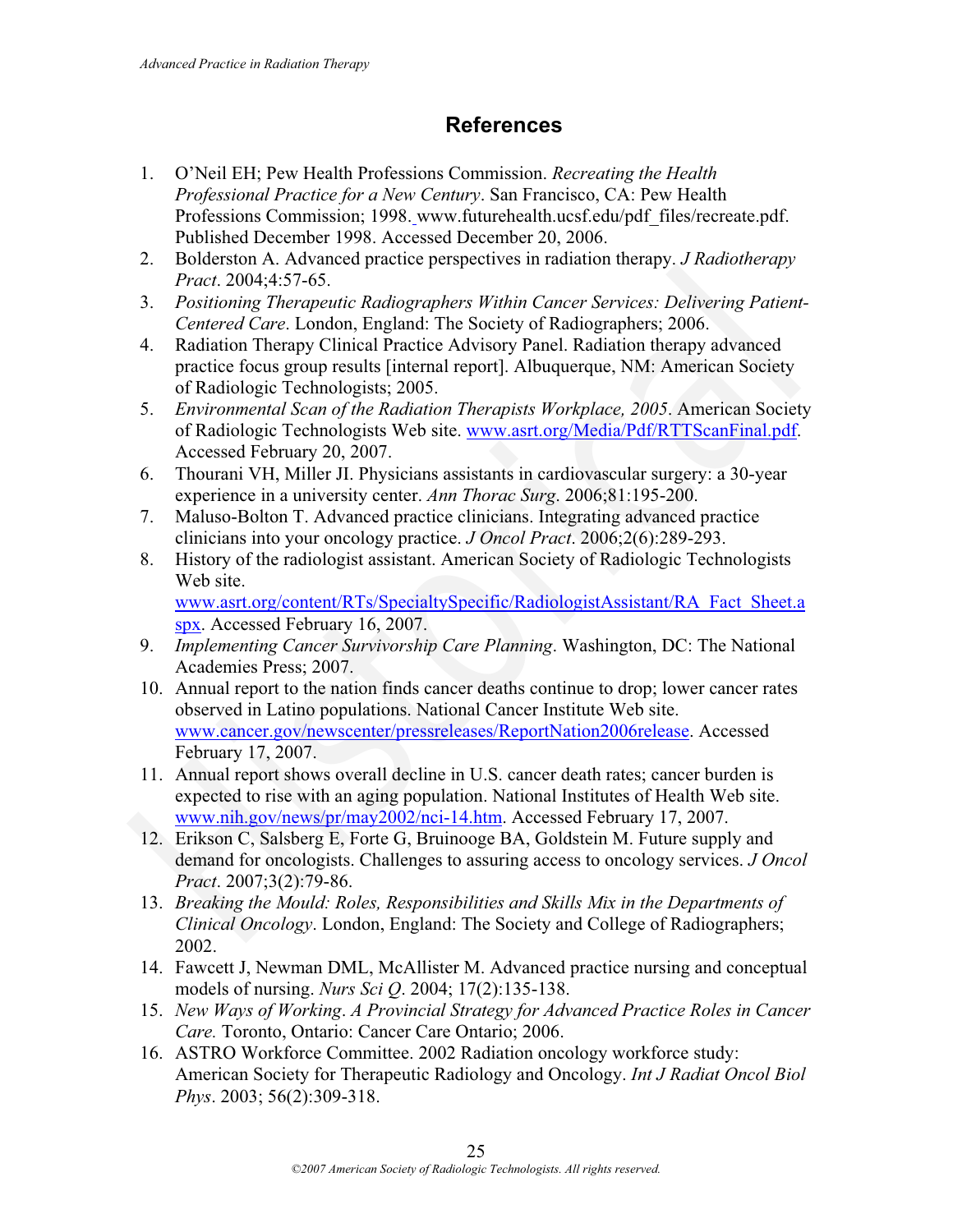- 17. Bolderston A. Advanced practice issues for radiation therapists in the province of Ontario: a case study. *Can J Med Radiat Technol*. 2005;36(2):5-14.
- 18. Eddy A. Advanced practice for therapy radiographers a discussion paper. *Radiography*. In press.
- 19. Background: AP4RT project. Radiation Therapy Advanced Practice in Ontario Web site.

www.ontarioradiationtherapy.ca/Home.aspx?PageID=17&mid=\_ctl0\_MainMenu\_\_c tl0-menuItem006-subMenu-menuItem000. Accessed December 7, 2006.

- 20. *Radiography Skills Mix. A Report on the Four-Tier Service Delivery Model.* London, England: Department of Health; 2003.
- 21. Working with the Four-Tier Structure for Radiographers Addenbrookes Model. Cambridge, England: Addenbrookes Hospital Oncology Centre.
- 22. *Implementing Radiography Career Progression: Guidance for Managers*. London, England: The Society of Radiographers; 2005.
- 23. *Radiographic Staffing: Short-Term Guidance. 2005 Benchmark for Standard Core Functions Within Radiotherapy*. London, England: The Society of Radiographers; 2005.
- 24. NHS in England. National Health Service Web site. www.nhs.uk. Accessed February 26, 2007.
- 25. *Radiography. Education and Professional Development: Moving Ahead.* London, England: The College of Radiographers; 2003.
- 26. Welcome. Radiation Therapy Advanced Practice in Ontario Web site. www.ontarioradiationtherapy.ca/Home.aspx?PageID=1&mid= ctl0 MainMenu ctl 0-menuItem000. Accessed December 20, 2007.
- 27. Projects. Radiation Therapy Advanced Practice in Ontario Web site. Available at: www.ontarioradiationtherapy.ca/Home.aspx?PageID=18&mid=\_ctl0\_MainMenu\_\_c tl0-menuItem006-subMenu-menuItem001. Accessed December 20, 2007.
- 28. McGuinty government launches new health human resources strategy. May 3, 2006. Ontario Ministry of Health and Long-Term Care Web site. www.health.gov.on.ca/english/providers/media/news\_releases/archives/nr\_06/may/n r\_050306.html. Accessed December 20, 2006. 10-menultem006-subMenu-menultem000. Accessed December 7, 2006.<br>
Radiography Skills Mix. A Report on the Four-Tier Service Delivery Model. London, Ringland: Department of Health; 2003.<br>
21. Working with the Four-Tier Struct
- 29. New health care professional roles. Ontario Ministry of Health and Long-Term Care Web site.

www.health.gov.on.ca/english/providers/media/news\_releases/archives/nr\_06/may/b g\_050306a.pdf. Accessed December 20, 2006.

- 30. Stolberg HO. The Canadian health care system: past, present and future. *J Am Coll Radiol.* 2004; 1:659-670.
- 31. Current Ontario practices. Radiation Therapy Advanced Practice in Ontario Web site. www.ontarioradiationtherapy.ca/Home.aspx?PageID=9&mid=\_ctl0\_MainMenu\_\_ctl 0-menuItem002-subMenu-menuItem001. Accessed Dec. 7, 2006.
- 32. International: roles in nursing. Radiation Therapy Advanced Practice in Ontario Web site.

www.ontarioradiationtherapy.ca/Home.aspx?PageID=10&mid=\_ctl0\_MainMenu\_\_c tl0-menuItem002-subMenu-menuItem002. Accessed February 18, 2007.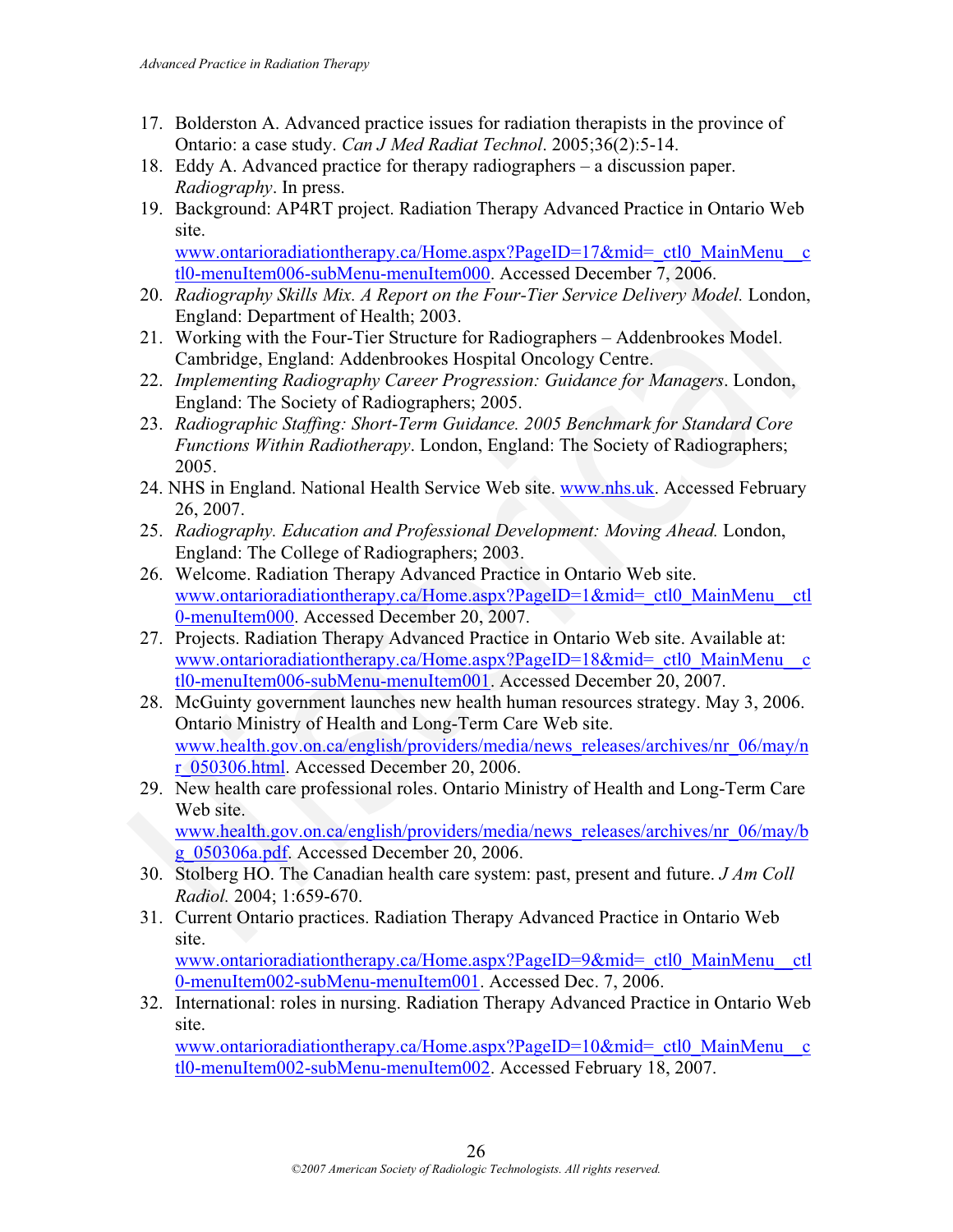- 33. Current news. Radiation Therapy Advanced Practice in Ontario Web site. www.ontarioradiationtherapy.ca/Home.aspx?PageID=12&mid= ctl0 MainMenu c tl0-menuItem003-subMenu-menuItem000. Accessed December 20, 2007.
- 34. Buchan J, Dal Poz MR. Skill mix in the health care workforce: reviewing the evidence. *Bull World Health Organ*. 2002; 80(7): 575-580.
- 35. Nursing facts: advanced practice nursing: a new age in health care. American Nurses Association Nursing World Web site. http://nursingworld.org/default.aspx. Accessed February 27, 2007.
- 36. Fawcett J, Graham I. Advanced practice nursing: continuation of the dialogue. *Nurs Sci Q*. 2005; 18(1):37-41.
- 37. Benacerraf BR, Bromley BS, Shipp TD, et al. The making of an advanced practice sonographer. *J Ultrasound Med*. 2003; 22:865-867.
- 38. Bude RO, Fatchett JP, Lechtanski TA. The use of additionally trained sonograhpers as ultrasound practitioners. Our first-year experience. *J Ultrasound Med*. 2006; 25:321-327.
- 39. SNMTS Advance Practice Task Force. Position paper on the development of a middle level provider in nuclear medicine: the nuclear medicine practitioner. *J Nucl Med Technol*. 2006; 34(4); 236-243.
- 40. Task force on advanced practice (SNMTS). SNM Web site. http://interactive.snm.org/index.cfm?PageID=1422&RPID=969. Accessed February 16, 2007. February 27, 2007.<br>
16. February 27, 2007.<br>
16. February 27, 2007.<br>
16. February 1. Advanced practice nursing: continuation of the dialogue. Nurs<br>
36. February 18. Hence the R, Bromley BS, Shipp TD, et al. The making of an
- 41. Reid J. 2005 in review. *Radiol Technol*. 2006; 77(3):239-240.
- 42. The radiologist assistant: a new member of the health care team. American Society of Radiologic Technologists Web site.

www.asrt.org/media/pdf/gr06\_RAfactsheet\_web.pdf. Accessed February 16, 2007.

43. Projects. Job descriptions. Radiation Therapy Advanced Practice in Ontario Web site.

www.ontarioradiationtherapy.ca/Home.aspx?PageID=18&mid=\_ctl0\_MainMenu\_\_c tl0-menuItem006-subMenu-menuItem001. Accessed December 20, 2007.

- 44. Head J. Working with the "4 tier" skill mix for radiographers. Presentation to National Radiotherapy Advisory Group. 2006
- 45 Woodward CA. *Issues in Health Services Delivery: Improving Provider Skills*. Geneva, Switzerland: World Health Organization; 2000.
- 46. Earle CC. Failing to plan in planning to fail: improving the quality of care with survivorship care plans. *J Clin Oncol*. 2006; 24(32): 5112-5116.
- 47. From Cancer Patient to Cancer Survivor: Lost in Transition. Washington, DC: National Academies Press; 2006.
- 48. Martino S, Odle T. New clinical skills acquisition for radiologic technologists: an industry-wide perspective. American Society of Radiologic Technologists Web site. www.asrt.org/media/pdf/foundation/HCIAC\_WhitePaper.pdf. Accessed February 16, 2007.
- 49. *FutureScan*. Albuquerque, NM: American Society of Radiologic Technologists; 2004.
- 50. 15th annual HIMSS leadership survey. Vendors project that EMR implementation and patient safety will be top priorities for their clients in the next two years, while focus on HIPAA privacy and security requirements is expected to decline.